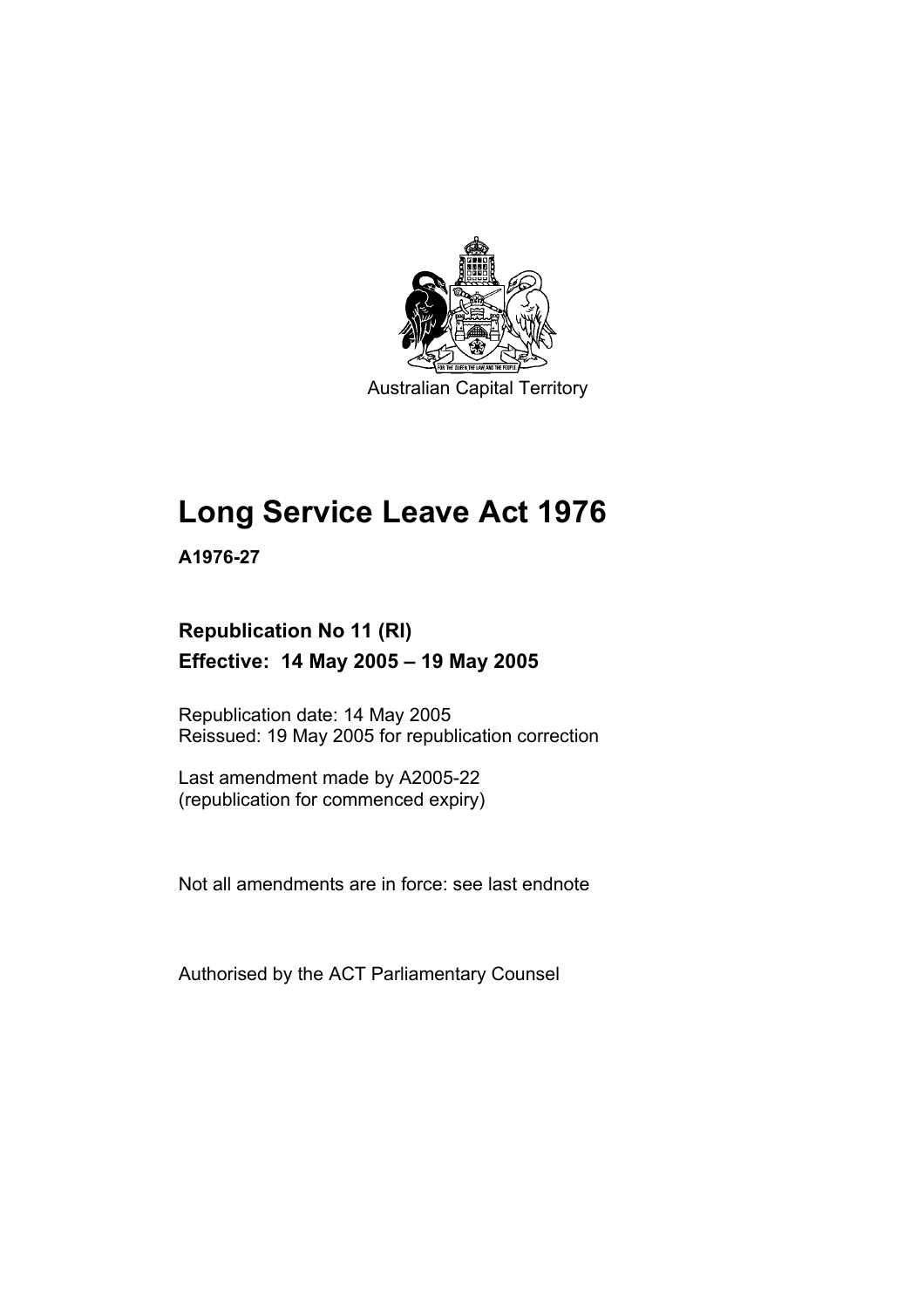## **About this republication**

#### **The republished law**

This is a republication of the *Long Service Leave Act 1976* (including any amendment made under the *Legislation Act 2001*, part 11.3 (Editorial changes)) as in force on 14 May 2005*.* It also includes any amendment, repeal or expiry affecting the republished law to 14 May 2005.

The legislation history and amendment history of the republished law are set out in endnotes 3 and 4.

#### **Kinds of republications**

The Parliamentary Counsel's Office prepares 2 kinds of republications of ACT laws (see the ACT legislation register at www.legislation.act.gov.au):

- authorised republications to which the *Legislation Act 2001* applies
- unauthorised republications.

The status of this republication appears on the bottom of each page.

#### **Editorial changes**

The *Legislation Act 2001*, part 11.3 authorises the Parliamentary Counsel to make editorial amendments and other changes of a formal nature when preparing a law for republication. Editorial changes do not change the effect of the law, but have effect as if they had been made by an Act commencing on the republication date (see *Legislation Act 2001*, s 115 and s 117). The changes are made if the Parliamentary Counsel considers they are desirable to bring the law into line, or more closely into line, with current legislative drafting practice.

This republication does not include amendments made under part 11.3 (see endnote 1).

#### **Uncommenced provisions and amendments**

If a provision of the republished law has not commenced or is affected by an uncommenced amendment, the symbol  $\mathbf{U}$  appears immediately before the provision heading. The text of the uncommenced provision or amendment appears only in the last endnote.

#### **Modifications**

If a provision of the republished law is affected by a current modification, the symbol  $\mathbf{M}$ appears immediately before the provision heading. The text of the modifying provision appears in the endnotes. For the legal status of modifications, see *Legislation Act 2001*, section 95.

#### **Penalties**

The value of a penalty unit for an offence against this republished law at the republication date is—

- (a) if the person charged is an individual—\$100; or
- (b) if the person charged is a corporation—\$500.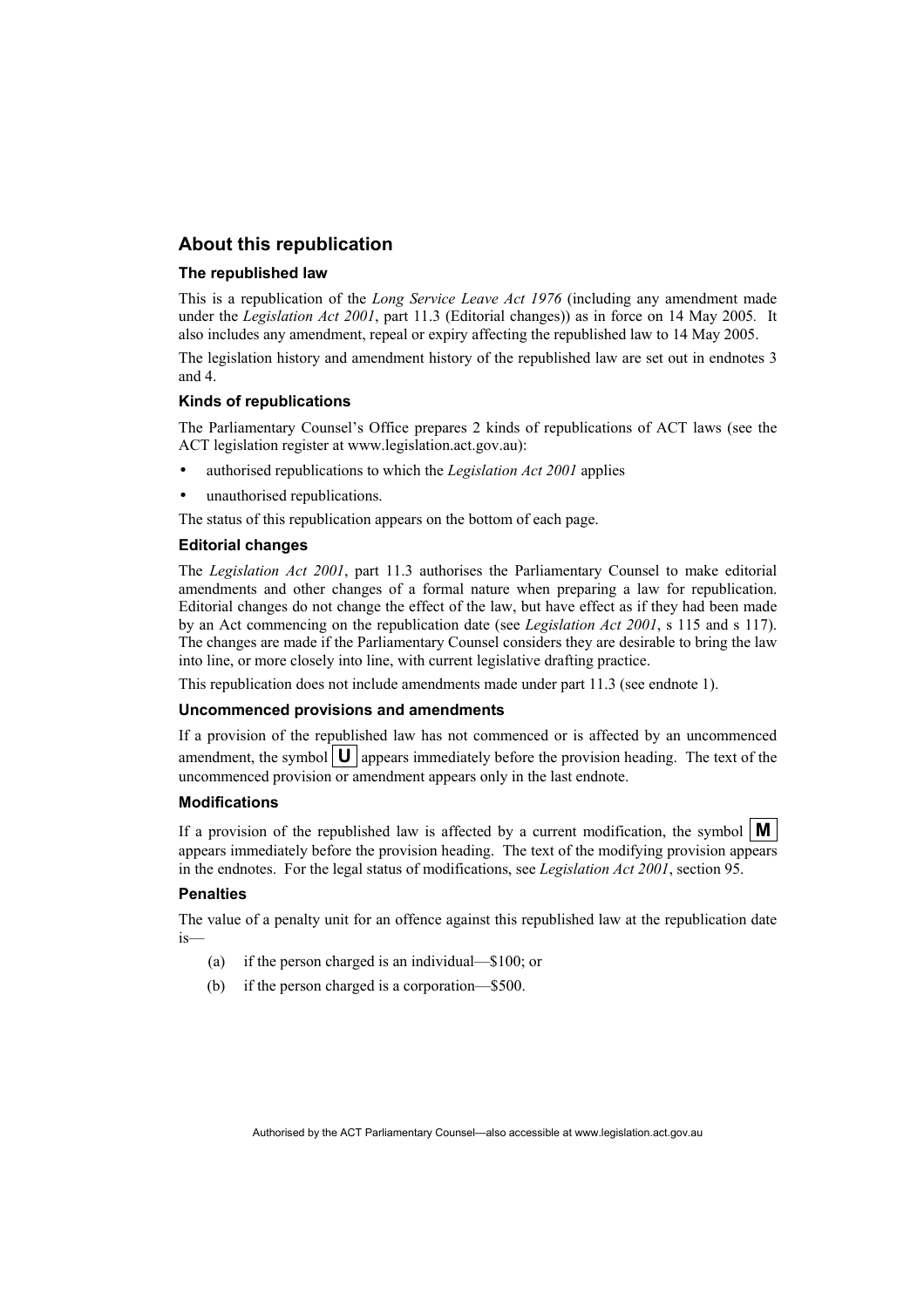

# **Long Service Leave Act 1976**

## **Contents**

|                      |                                                            | Page           |
|----------------------|------------------------------------------------------------|----------------|
| Part 1               | <b>Preliminary</b>                                         |                |
| 1                    | Name of Act                                                | 2              |
| 2                    | Dictionary                                                 | 2              |
| 2A                   | <b>Notes</b>                                               | $\overline{2}$ |
| 2B                   | Offences against Act—application of Criminal Code etc      | $\overline{2}$ |
| Part 2               | <b>Important concepts</b>                                  |                |
| 2C                   | Commission recipients may be employees                     | 4              |
| 2D                   | Benefits under this Act and LSL (BCI) Act                  | 4              |
| 2E                   | Benefits under this Act and LSL (CCI) Act                  | 4              |
| 2F                   | Working out remuneration—employee also receives commission | 5              |
| 2G                   | Periods of service                                         | 5              |
| 3                    | Entitlement to long service leave                          | 7              |
| $\overline{4}$       | Amount of long service leave                               | 7              |
| R <sub>11</sub> (RI) | Long Service Leave Act 1976                                | contents 1     |
| 19/05/05             | Fffective: 14/05/05-19/05/05                               |                |

Authorised by the ACT Parliamentary Counsel—also accessible at www.legislation.act.gov.au

Effective: 14/05/05-19/05/05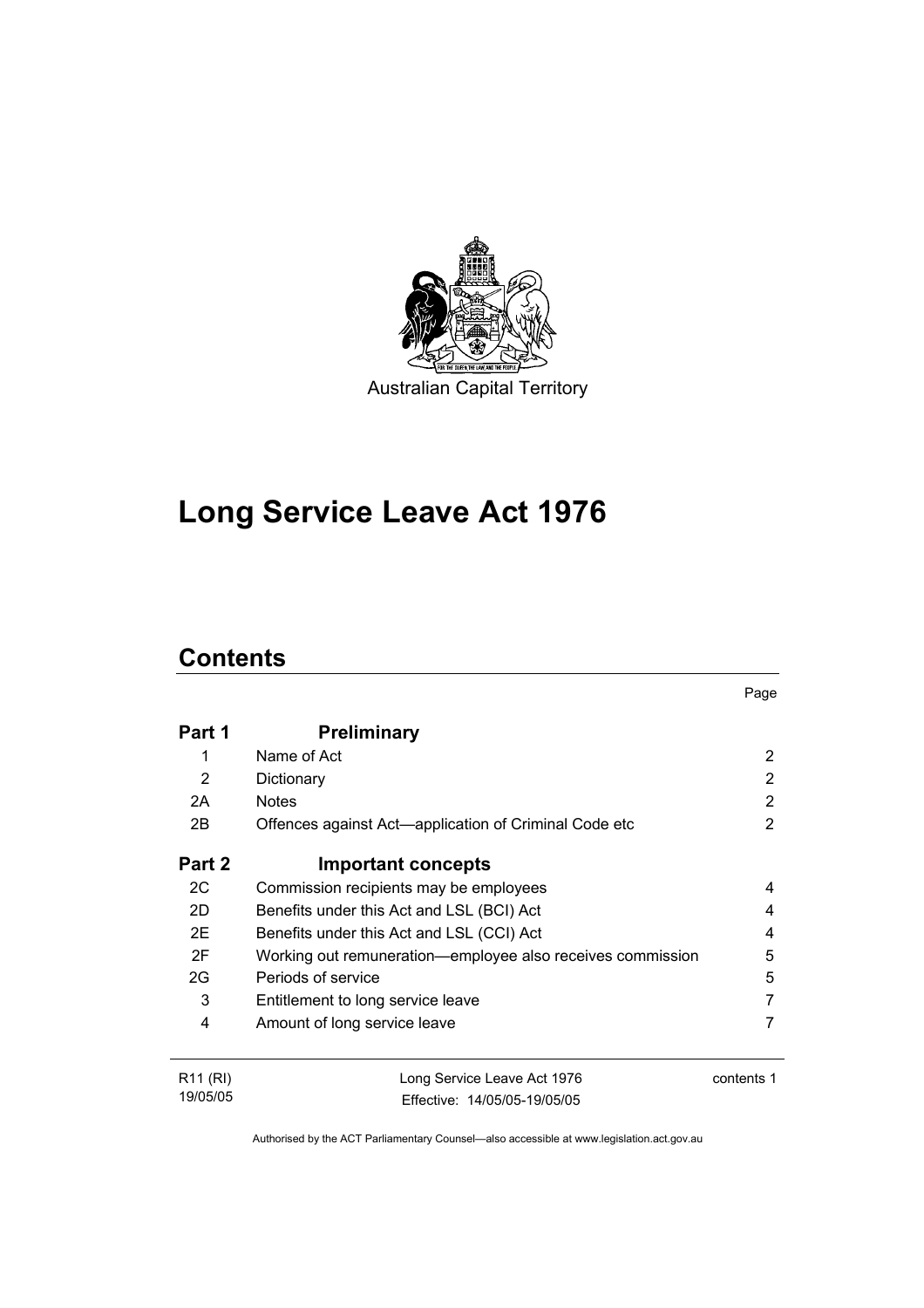#### **Contents**

| 6          | Grant of leave                                   | Page<br>7 |
|------------|--------------------------------------------------|-----------|
| 7          | Payment for leave                                | 8         |
| 8          | Manner of payment for leave                      | 9         |
| 9          | Public holidays not to count as leave            | 10        |
| 10         | Service not affected by transmission of business | 10        |
| 10A        | Continuity of service in certain cases           | 10        |
| 11         | Service with associated companies                | 11        |
| 11A        | Pay in lieu of long service leave                | 11        |
| 11B        | Pay for ineligible service after 7 years         | 12        |
| <b>11C</b> | Pro rata long service leave entitlement          | 13        |
| 11D        | Calculation of ordinary remuneration             | 14        |
| 12         | Long service leave records                       | 14        |
| Part 3     | <b>Administration and enforcement</b>            |           |
| 13         | Registrar of long service leave                  | 17        |
| 13A        | Appointment of authorised officers               | 18        |
| 13B        | Identity cards                                   | 19        |
| 13C        | Powers of entry of authorised officers           | 19        |
| 13D        | Complaints                                       | 20        |
| 13E        | Notice to comply with Act                        | 21        |
| 13F        | Review of directions by registrar                | 21        |
| 13G        | Review of decisions                              | 21        |
| 13J        | Liability                                        | 22        |
| 13K        | Delegation by registrar                          | 22        |
| Part 4     | <b>Miscellaneous</b>                             |           |
| 14         | No contracting out                               | 23        |
| 16         | Application of Act                               | 23        |
| 17         | Approved forms                                   | 24        |
| 18         | Regulation-making power                          | 24        |

contents 2 Long Service Leave Act 1976 Effective: 14/05/05-19/05/05

R11 (RI) 19/05/05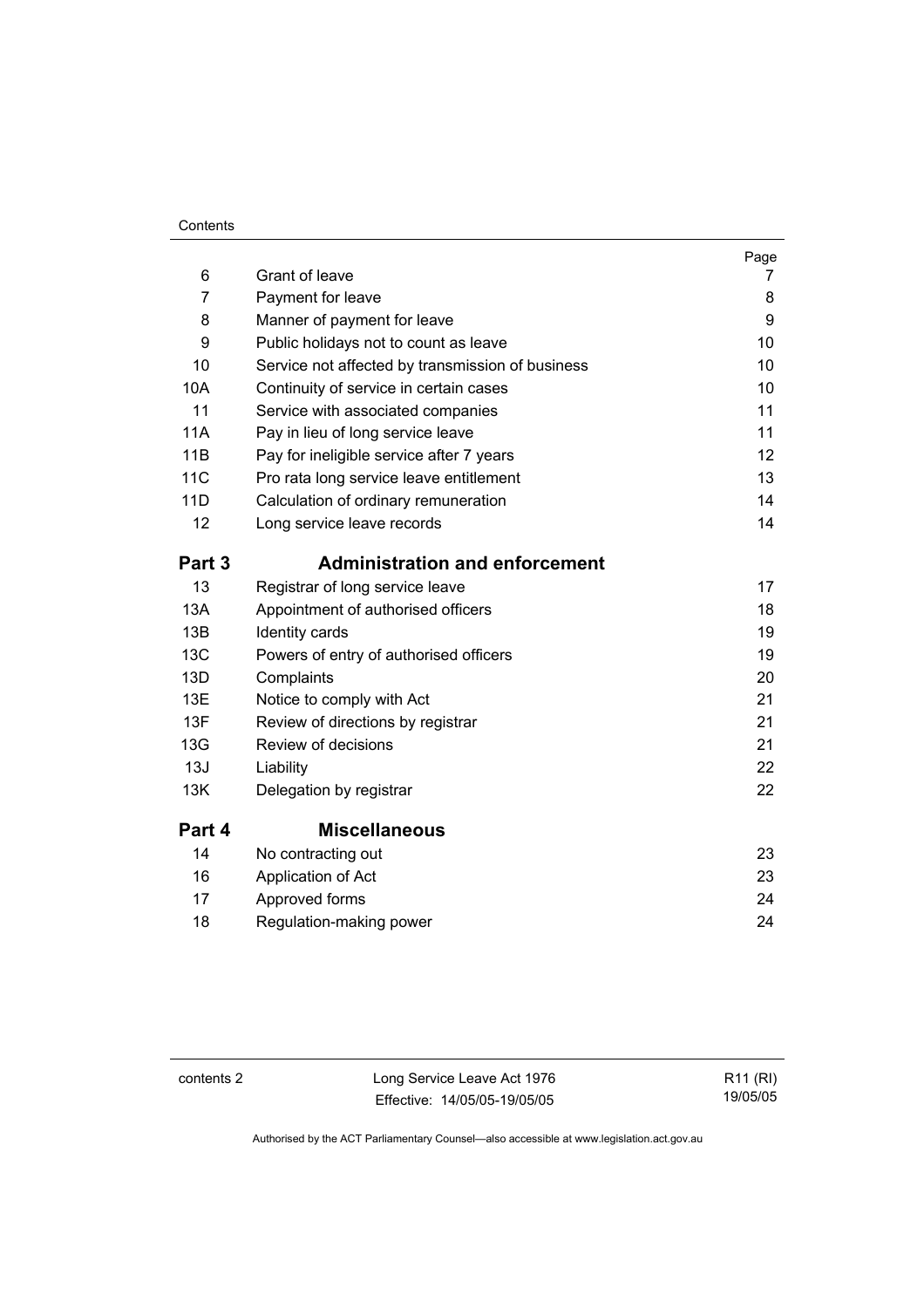|                   |                        | Contents   |
|-------------------|------------------------|------------|
| <b>Dictionary</b> |                        | Page<br>25 |
| <b>Endnotes</b>   |                        |            |
| 1                 | About the endnotes     | 27         |
| 2                 | Abbreviation key       | 27         |
| 3                 | Legislation history    | 28         |
| 4                 | Amendment history      | 30         |
| 5                 | Earlier republications | 35         |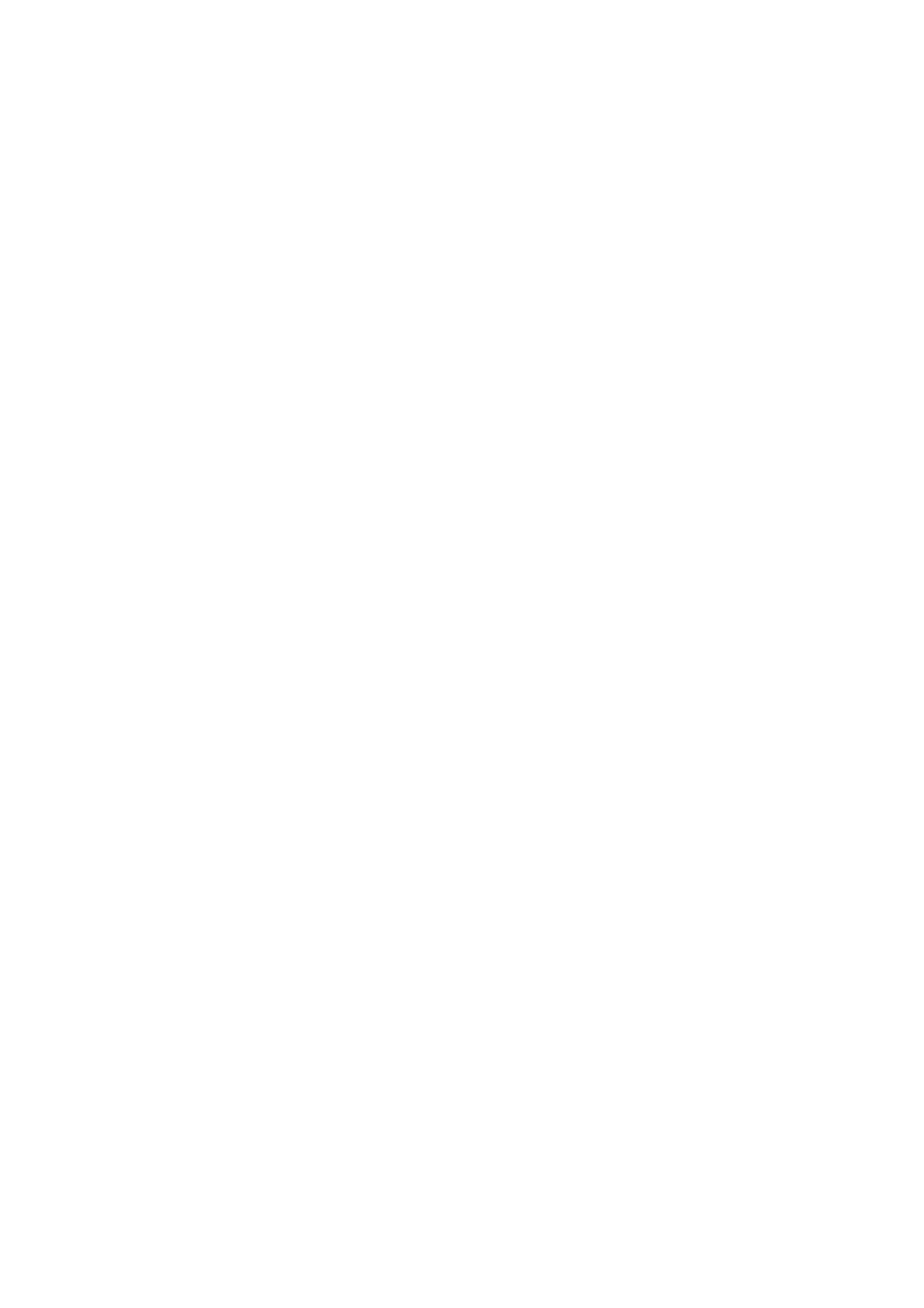

# **Long Service Leave Act 1976**

An Act relating to long service leave

R11 (RI) 19/05/05

I

Long Service Leave Act 1976 Effective: 14/05/05-19/05/05

page 1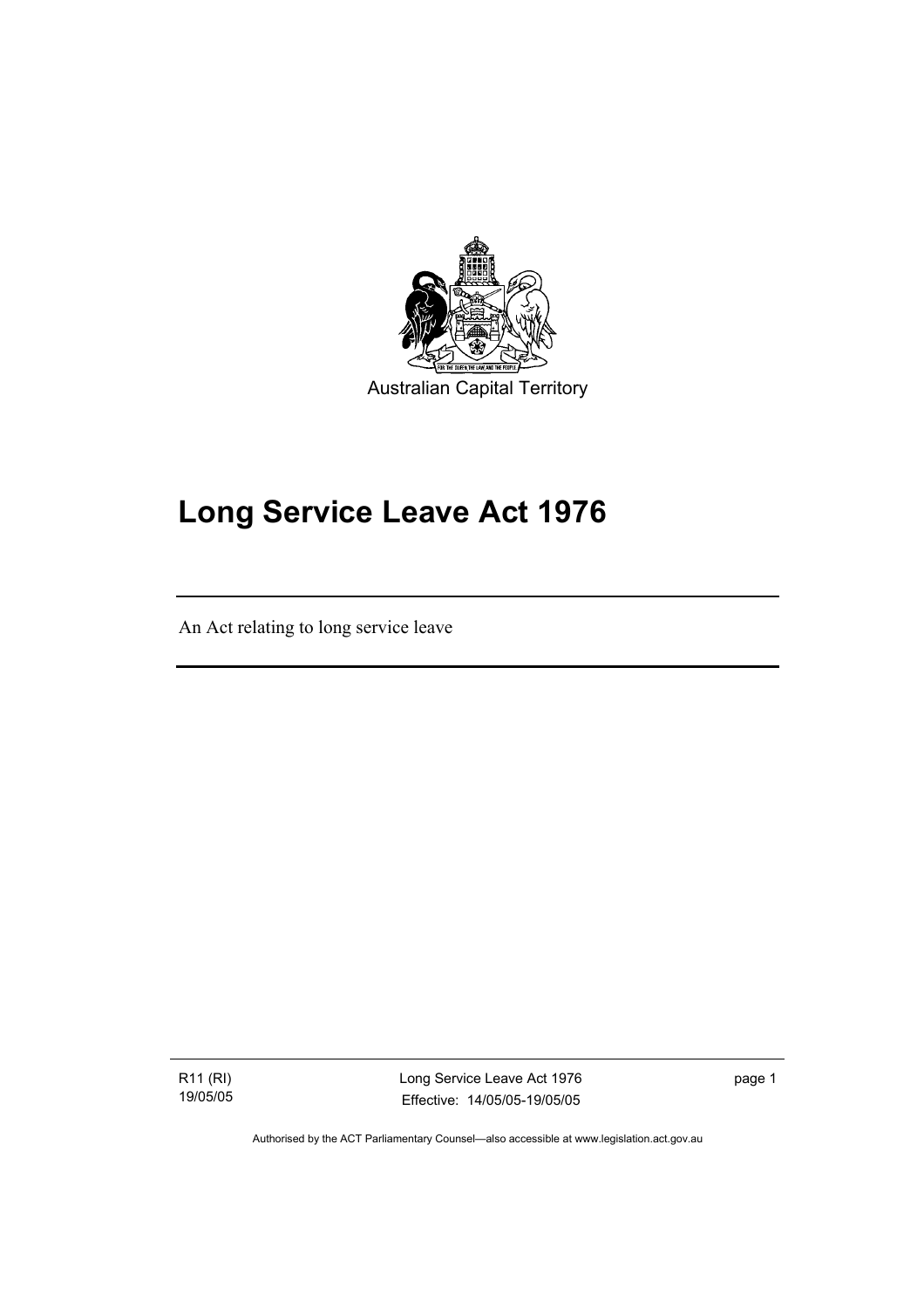#### **Part 1** Preliminary

Section 1

## **Part 1** Preliminary

## **1 Name of Act**

This Act is the *Long Service Leave Act 1976*.

## **2 Dictionary**

The dictionary at the end of this Act is part of this Act.

*Note 1* The dictionary at the end of this Act defines certain terms used in this Act, and includes references (*signpost definitions*) to other terms defined elsewhere in this Act.

> For example, the signpost definition '*period of service*—see section 2G.' means that the term 'period of service' is defined in that section.

*Note 2* A definition in the dictionary (including a signpost definition) applies to the entire Act unless the definition, or another provision of the Act, provides otherwise or the contrary intention otherwise appears (see Legislation Act, s  $155$  and s  $156$  (1)).

### **2A Notes**

A note included in this Act is explanatory and is not part of this Act.

*Note* See the Legislation Act, s 127 (1), (4) and (5) for the legal status of notes.

## **2B Offences against Act—application of Criminal Code etc**

Other legislation applies in relation to offences against this Act.

*Note 1 Criminal Code*

The Criminal Code, ch 2 applies to all offences against this Act (see Code, pt 2.1).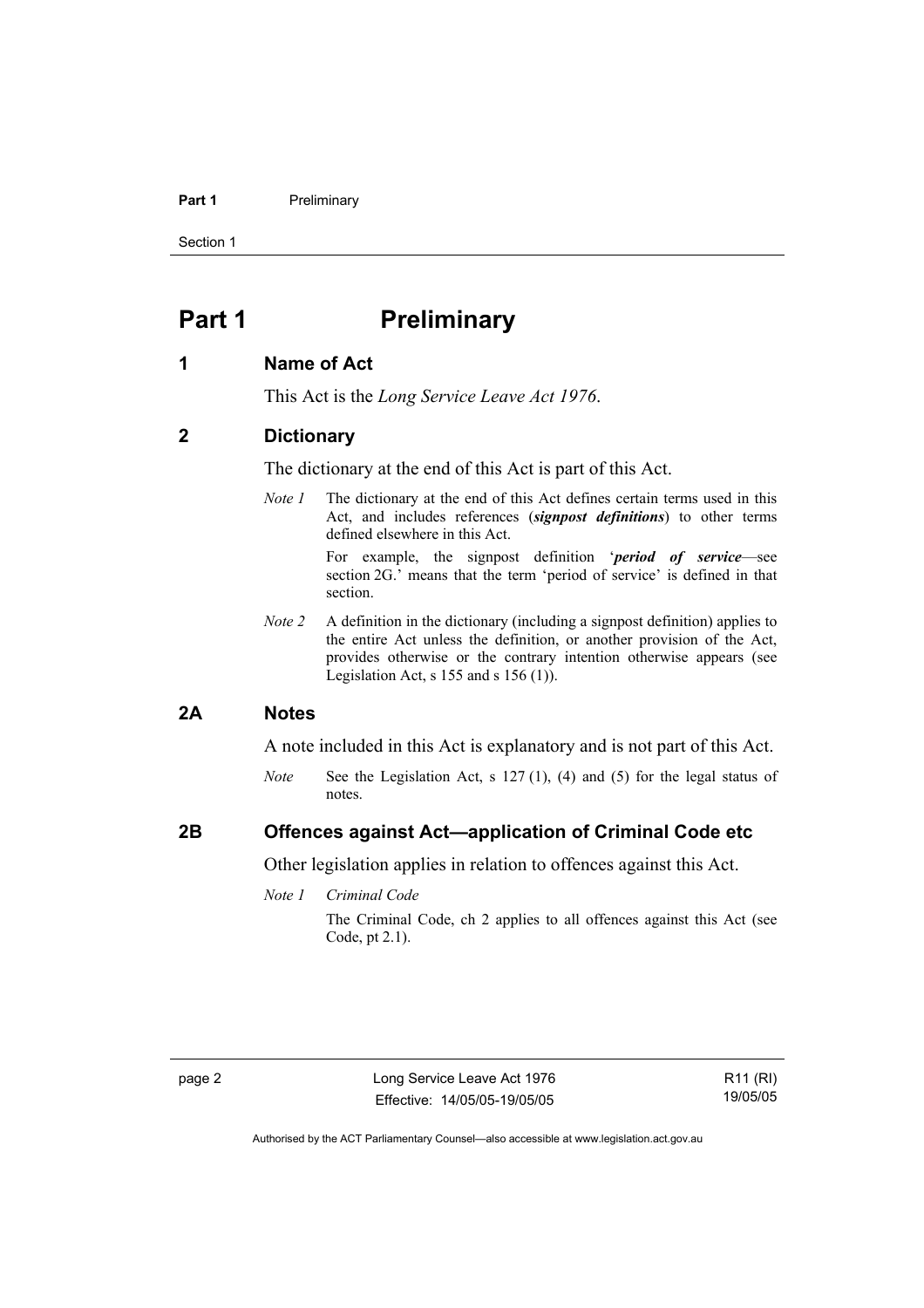The chapter sets out the general principles of criminal responsibility (including burdens of proof and general defences), and defines terms used for offences to which the Code applies (eg *conduct*, *intention*, *recklessness* and *strict liability*).

*Note 2 Penalty units* 

The Legislation Act, s 133 deals with the meaning of offence penalties that are expressed in penalty units.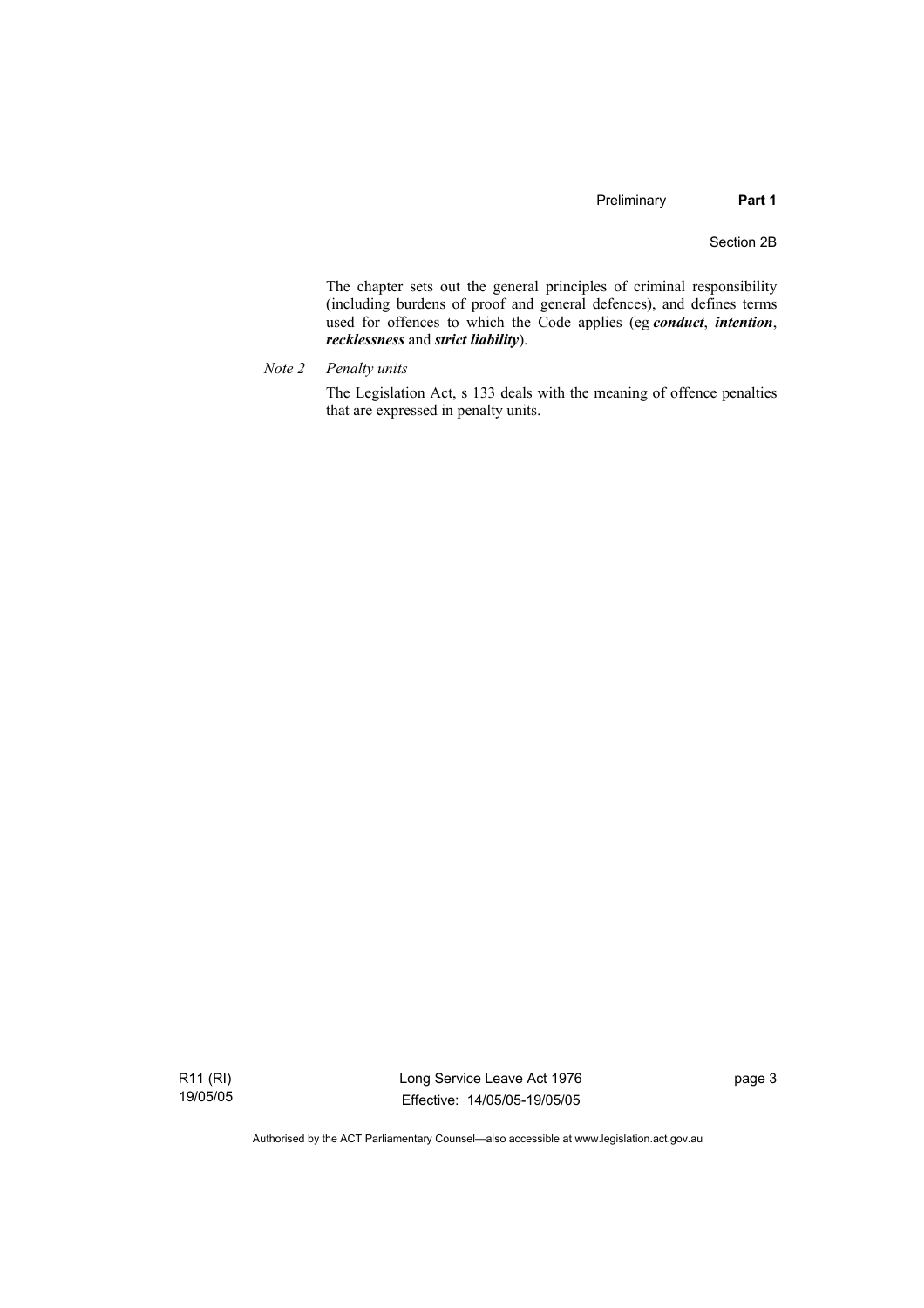#### **Part 2 Important concepts**

Section 2C

## **Part 2 Important concepts**

## **2C Commission recipients may be employees**

A person may be an employee for this Act even though the person is paid completely or partly by commission.

## **2D Benefits under this Act and LSL (BCI) Act**

- (1) This section applies to an employee who—
	- (a) is registered under the LSL (BCI) Act; and
	- (b) has elected under that Act, section 63 to take long service benefits under that Act for a period stated by the employee.
- (2) The employee's election does not prevent the employee from receiving benefits under this Act.
- (3) However, the employee is not entitled to a benefit under this Act for a period for which the employee has received a benefit under the LSL (BCI) Act.
- (4) In this section:

*LSL (BCI) Act* means the *Long Service Leave (Building and Construction Industry) Act 1981.*

## **2E Benefits under this Act and LSL (CCI) Act**

- (1) This section applies to an employee who—
	- (a) is registered under the LSL (CCI) Act; and
	- (b) has elected under that Act, section 64 to take long service benefits under that Act for a period stated by the employee.
- (2) The employee's election does not prevent the employee from receiving benefits under this Act.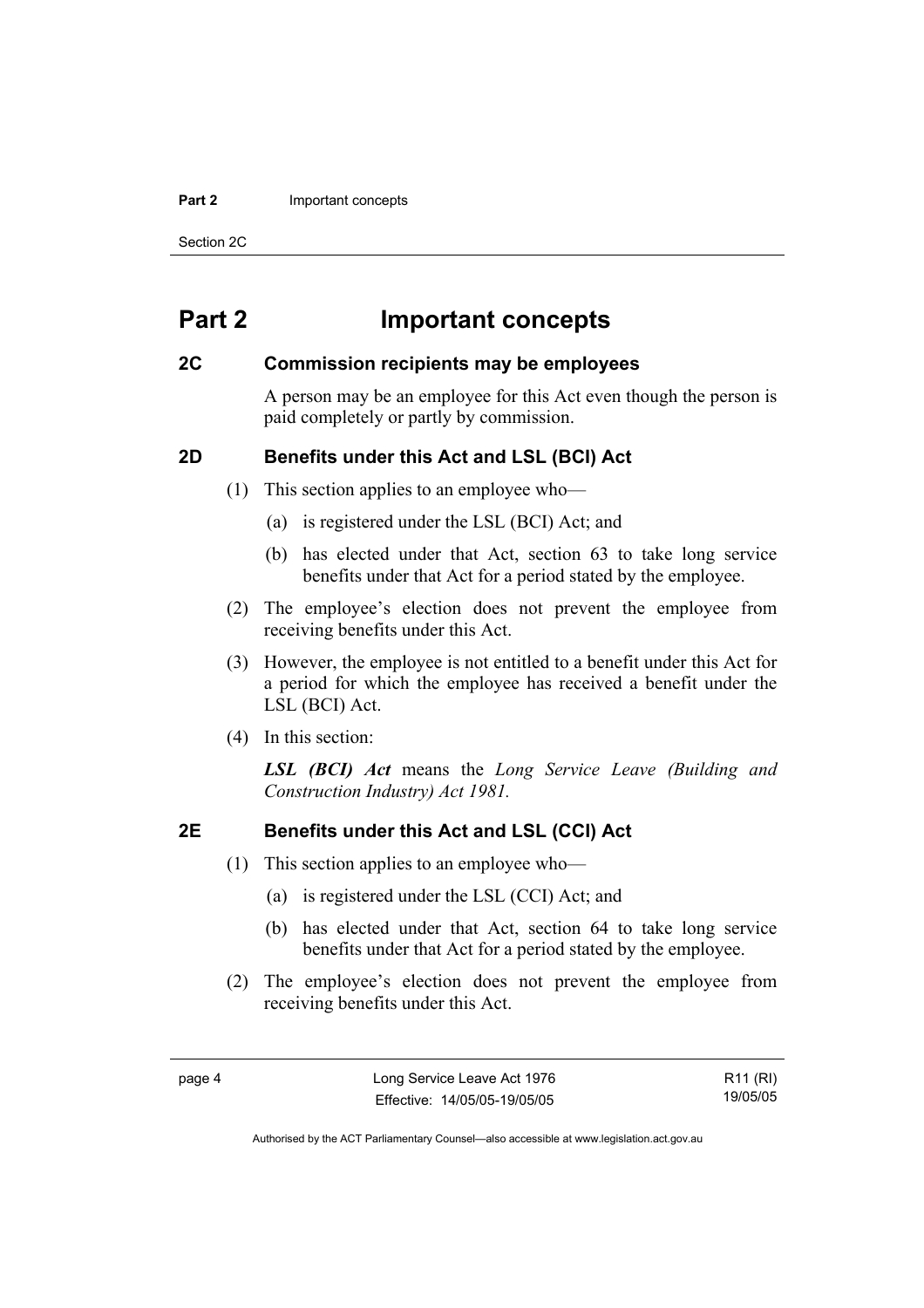- (3) However, the employee is not entitled to a benefit under this Act for a period for which the employee has received a benefit under the LSL (CCI) Act.
- (4) In this section:

*LSL (CCI) Act* means the *Long Service Leave (Contract Cleaning Industry) Act 1999.*

## **2F Working out remuneration—employee also receives commission**

- (1) To work out the ordinary remuneration of an employee who, during a year, is paid completely by commission, or partly by salary or wages and partly by commission—
	- (a) the employee is taken to be paid completely by salary or wages throughout the year; and
	- (b) the amount payable for salary or wages to the employee in relation to a week in the year is taken to be the following:

### total payable

### 52

(2) In this section:

*total payable*, for a year, means the total amount payable to the employee for the year as commission, salary or wages.

## **2G Periods of service**

(1) In this Act:

*period of service*, as an employee, means a period of continuous service as the employee of a particular employer.

 (2) However, in working out an employee's period of service, the following interruptions of the period of service do not break the continuity of service: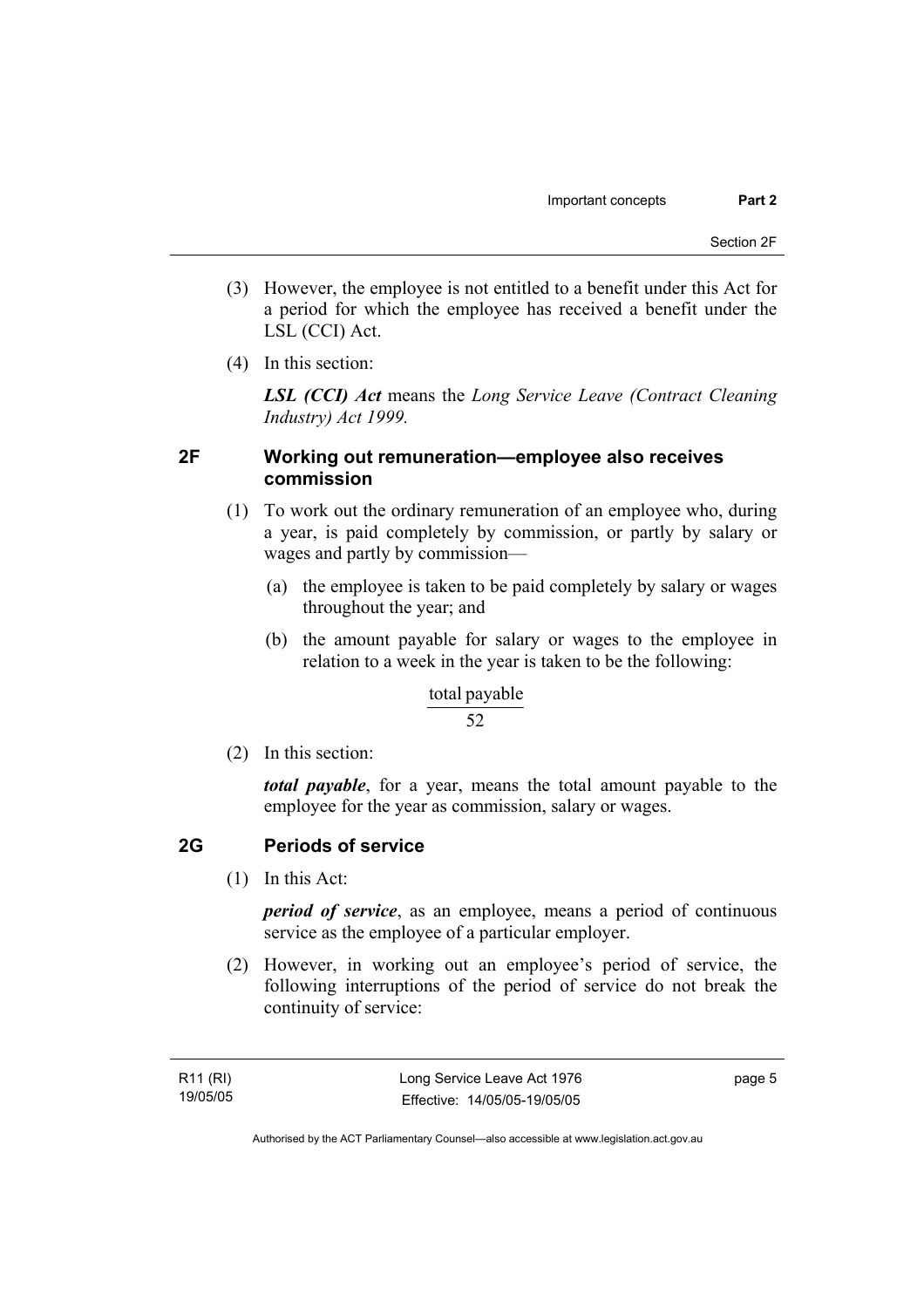#### **Part 2** Important concepts

Section 2G

- (a) an interruption caused by an industrial dispute if the employee returns to the service of the employer in accordance with the terms of settlement of the dispute;
- (b) a period when an employee is stood down by his or her employer because of slackness of trade if the employee is reemployed by the employer within 6 months after the day the employee is stood down;
- (c) a period, other than a period mentioned in the dictionary, definition of *continuous service*, paragraph (a) or (b), when the employee is absent with the employer's leave;
- (d) a period when the employee is absent because of injury arising out of or in the course of the employment;
- (e) any other interruption, including ending of service by the employer (other than with the intention of avoiding the granting of long service leave), if the employee returns to the employer's service within 2 months after the day the service is interrupted;
- (f) service by the employee as a member of the Defence Force, other than as a member rendering continuous full-time service;
- (g) service during a period when an employee was temporarily outside the ACT.
- (3) Also, an interruption of an employee's service of longer than 2 months does not break the continuity of service if the interruption is caused by the seasonal nature of the work.
- (4) To remove any doubt, the period of the interruption under subsection (2) or (3) must not be taken into account in working out the total period of service.

#### **Example**

Fiona starts work in the cosmetics department of Desmond James ('DJ's'), a department store, on 1 January 1992. She works there until 31 December 1994, when she quits to take up a position with Gray's Brothers, a competing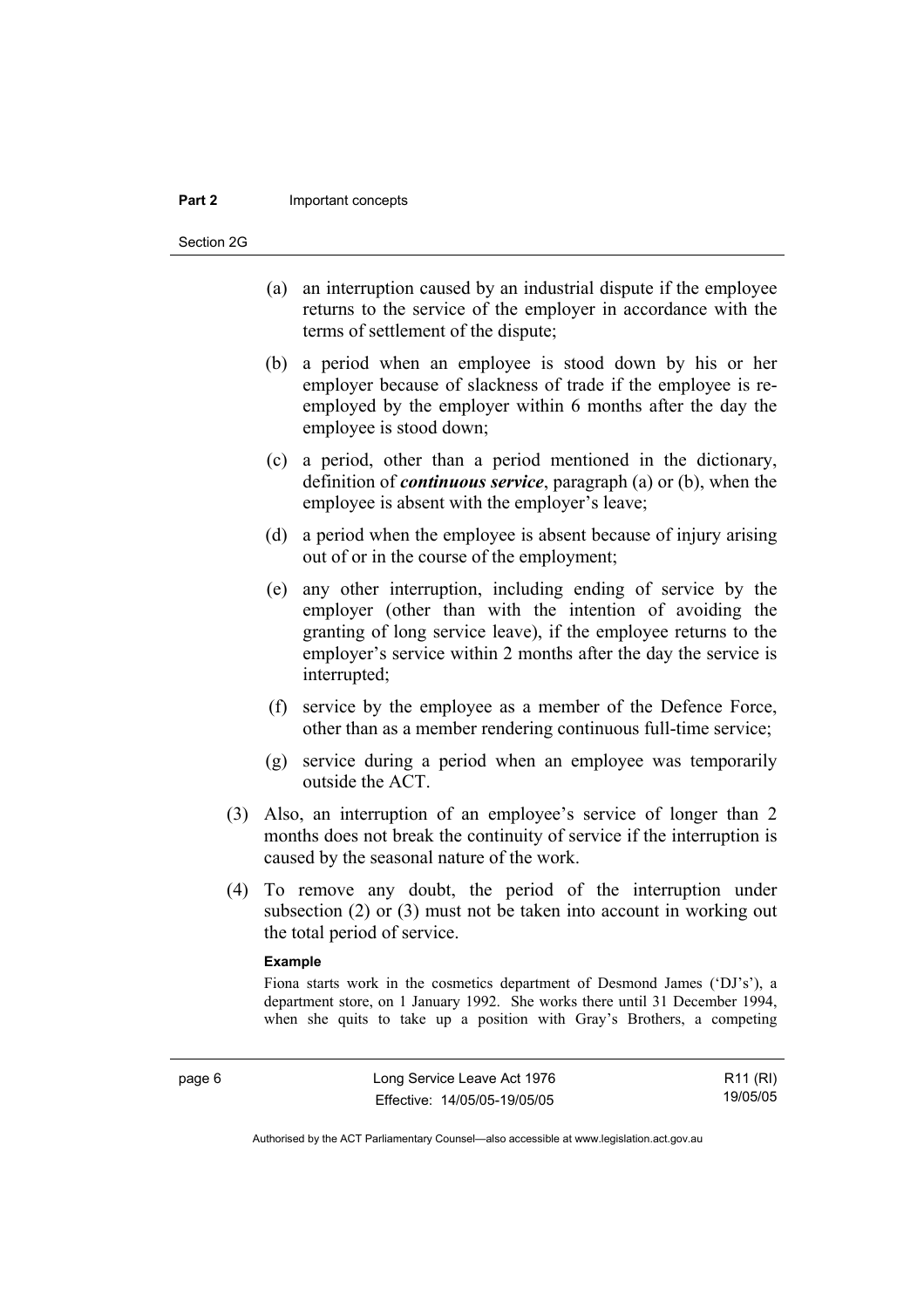department store. She doesn't like the new manager and returns to her old job at DJ's on 1 February 1995. On 1 June 1995 there is a strike which continues till 30 September 1995, after which Fiona returns to work in accordance with the terms of settlement of the dispute. On 1 August 1999 Fiona injures herself at work and is unable to return to work until 1 December 1999. The cumulative absences of 9 months do not count as service, postponing her entitlement, but do not break continuity of service. Her 10 years long service leave falls due on 1 October 2002.

*Note* An example is part of the Act, is not exhaustive and may extend, but does not limit, the meaning of the provision in which it appears (see Legislation Act, s 126 and s 132).

## **3 Entitlement to long service leave**

- (1) An employee who has completed 7 years service with a single employer is entitled to long service leave for the period of the service.
- (2) An employee is entitled to long service leave for each consecutive 5 years of service completed by the employee after the end of the 7th year of service.
- (3) An employee's entitlement to long service leave for a period of service arises at the end of the period.

## **4 Amount of long service leave**

An employee accrues long service leave at the rate of  $\frac{1}{5}$  of a month's leave for each year of service.

## **6 Grant of leave**

- (1) An employer commits an offence if—
	- (a) an employee of the employer becomes entitled to long service leave; and
	- (b) the employer does not grant the leave—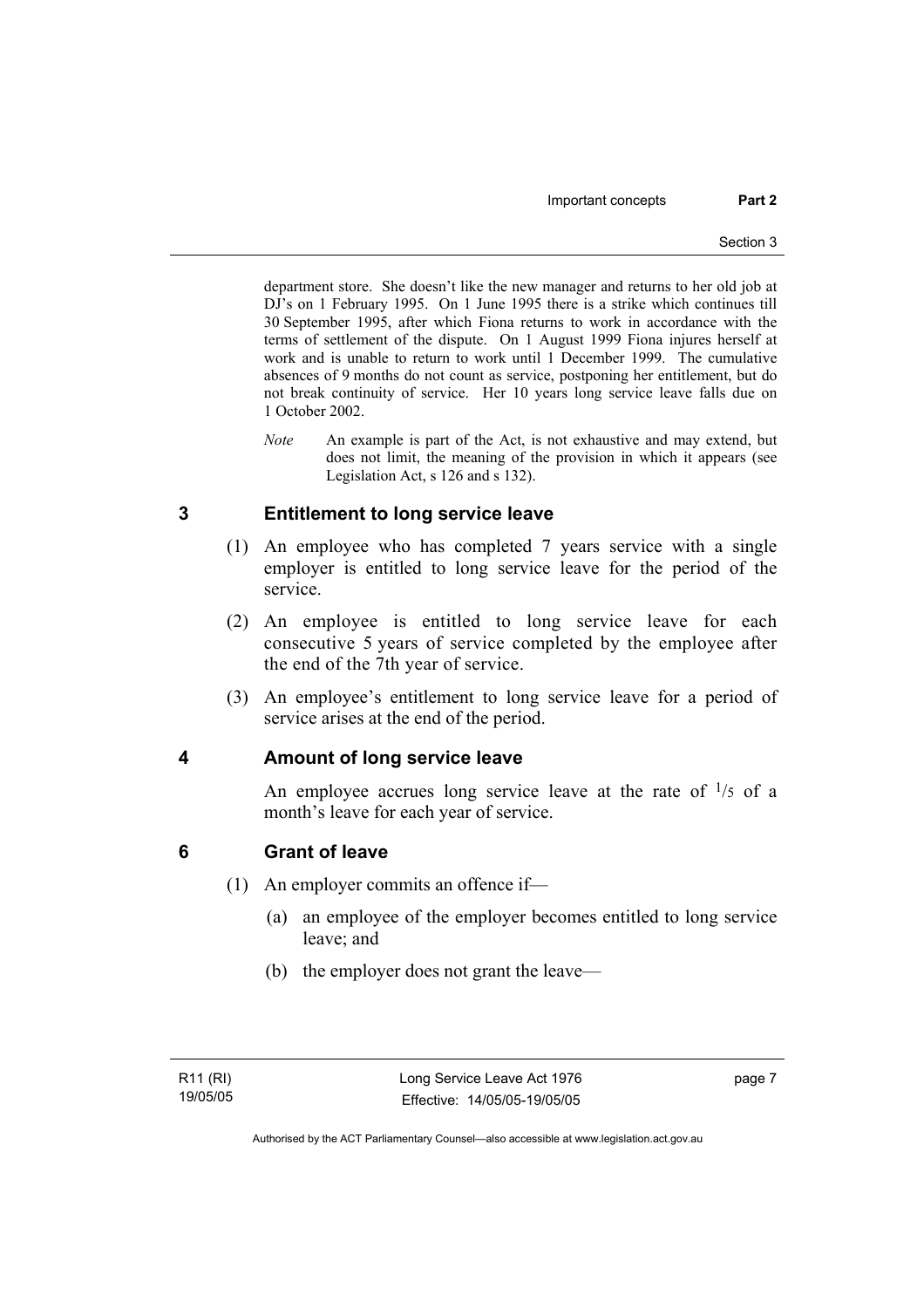#### **Part 2 Important concepts**

#### Section 7

- (i) as soon as practicable, having regard to the needs of the employer's business, after the employee becomes entitled to the leave; or
- (ii) if the employer and employee agree—at another time or times.

Maximum penalty: 50 penalty units.

 (2) An employer commits an offence if the employer does not, at least 60 days before the date from which long service leave is to be taken, give the employee written notice of the date.

Maximum penalty: 50 penalty units.

- (3) Subsection (2) does not apply if the employee agrees otherwise.
- (4) An offence against this section is a strict liability offence.
- (5) Long service leave may only be granted for less than 1 month if the employer and employee agree.

## **7 Payment for leave**

- (1) Payment for long service leave shall be made at the rate of an amount equivalent to the ordinary remuneration the employee would have received in respect of the period of leave if he or she had not taken the leave.
- (2) In the case of an employee who is a part-time employee or casual employee, the ordinary remuneration shall be calculated by multiplying the average number of hours worked each week by the employee during the period of 12 months immediately preceding the day on which the employee became entitled to the leave by the ordinary remuneration of the employee on that day.
- (3) If, within the period of 2 years immediately before the date on which an employee becomes entitled to long service leave in respect of a period of service, the employee ceases to be employed full time and is employed part time or as a casual employee, the ordinary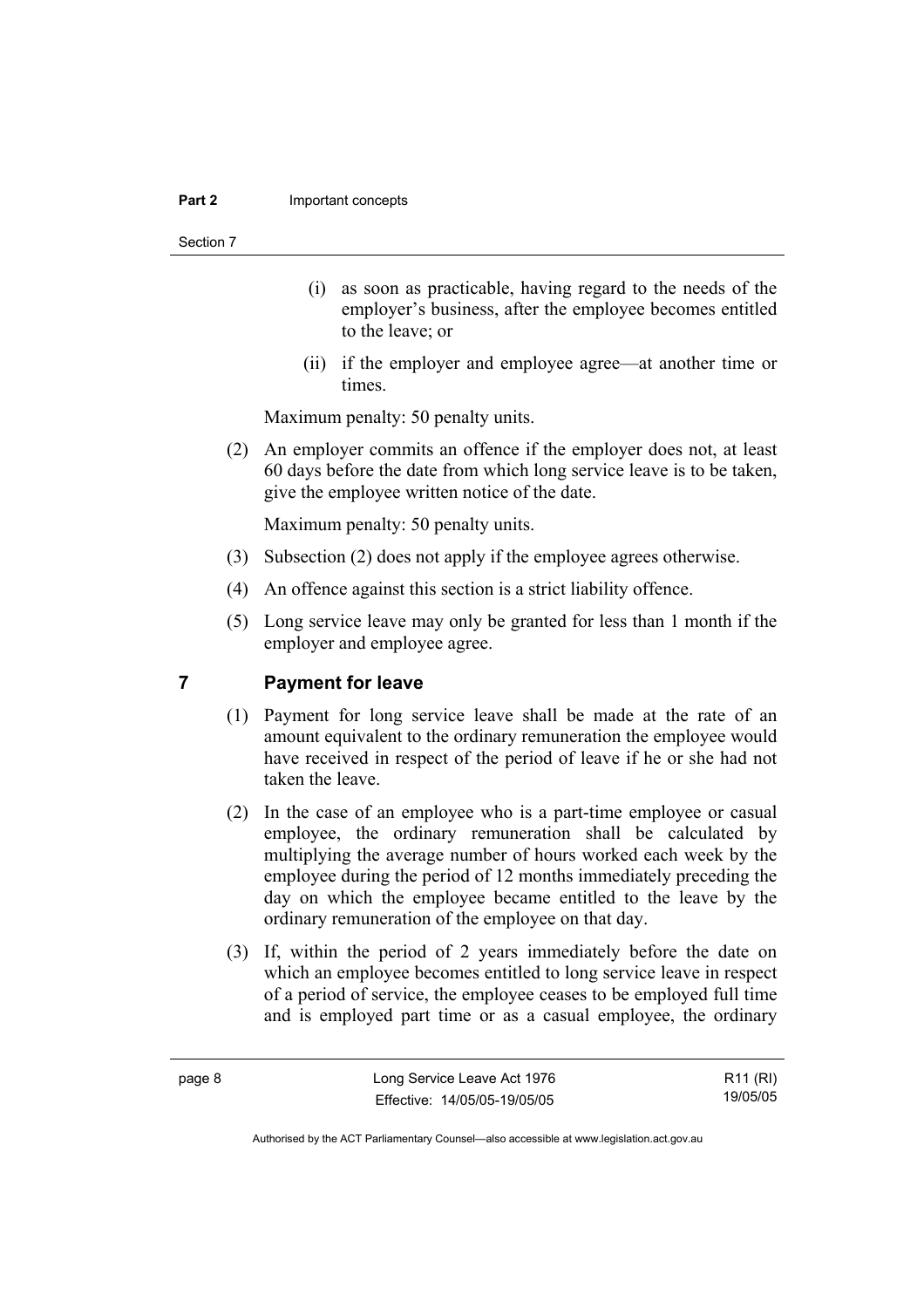remuneration for long service leave shall be calculated by dividing by 5 the total amount of salary or wages paid to the employee in the period of 5 years ending on his or her becoming so entitled.

## **8 Manner of payment for leave**

- (1) An employer commits an offence if the employer does not pay an employee for long service leave—
	- (a) in advance for the whole period of the long service leave; or
	- (b) at the same times as the employer would have paid the employee if the employee had not taken the leave and, if the employee asks for it, by cheque posted to an address the employee nominates; or
	- (c) if the employer and the employee agree—in another way.

Maximum penalty: 50 penalty units.

- (2) An offence against this section is a strict liability offence.
- (3) If, after payment in respect of long service leave is made in accordance with subsection (1), the amount of ordinary remuneration payable under an award or agreement to the employee increases, payment of that increase shall—
	- (a) if payment was made under subsection (1) (a)—be made to the employee as soon as practicable on completion of that leave; or
	- (b) if payment was made under subsection (1) (b)—be made to the employee in accordance with that paragraph; or
	- (c) if payment was made under subsection (1) (c)—be made in such manner as is agreed by the employer and the employee, or in the absence of such agreement, as soon as practicable on completion of that leave.
- (4) Payment in lieu of long service leave shall be made—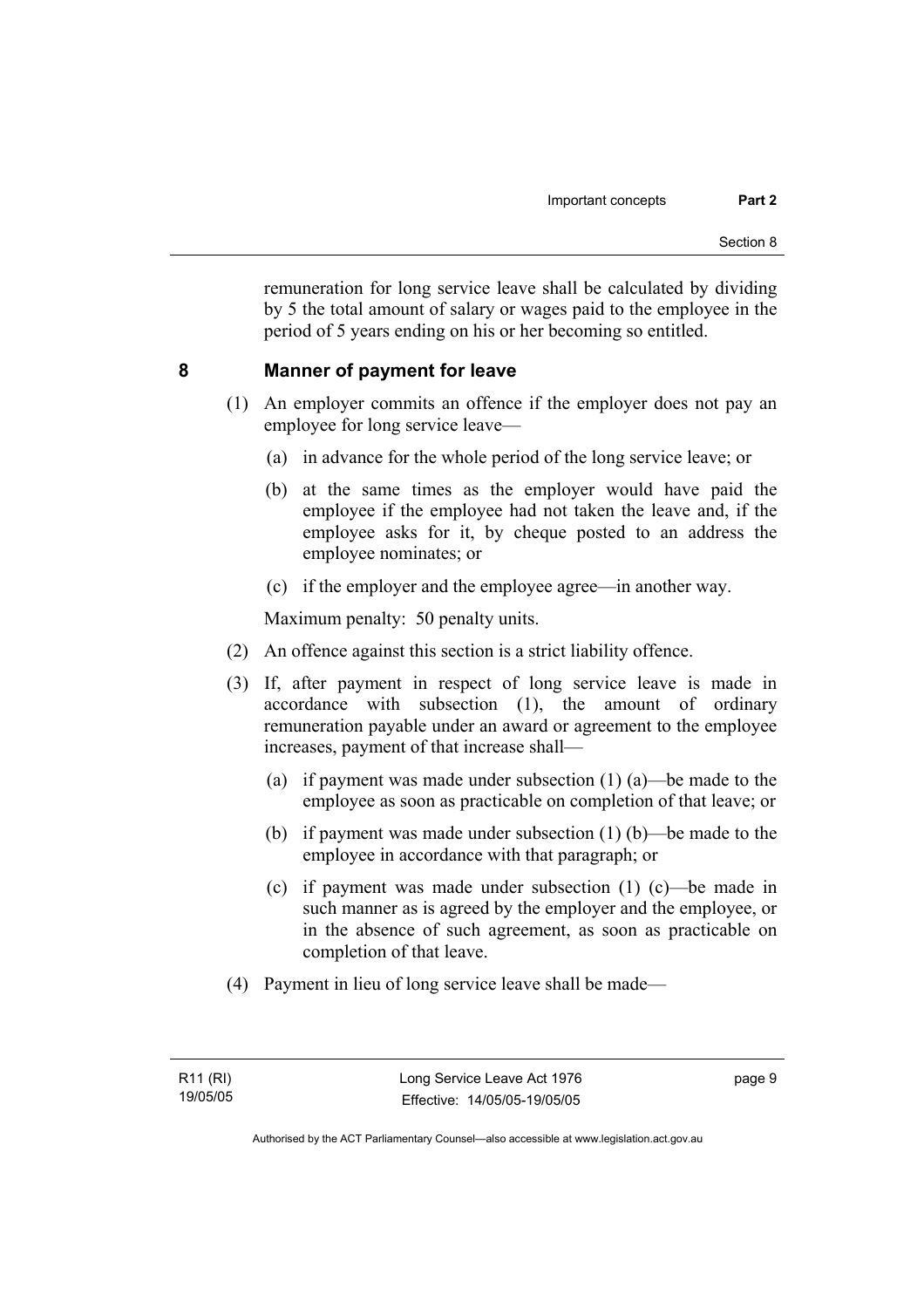#### **Part 2 Important concepts**

#### Section 9

- (a) to the employee as soon as practicable after termination of his or her employment; or
- (b) in the case of a deceased employee, to his or her legal personal representative as soon as practicable after the death of the employee but in any case not later than 12 months after his or her death.

## **9 Public holidays not to count as leave**

- (1) This section applies if a public holiday or an award holiday falls during a period of long service leave taken by an employee.
- (2) The period of long service leave is increased by 1 day for each such holiday.

## **10 Service not affected by transmission of business**

Where, before or after the date of commencement of this Act, a business is transmitted from 1 employer to another and a person who was, immediately before the transmission, an employee of the first employer becomes, immediately after the transmission, an employee of the second employer—

- (a) the period of service of the employee shall be deemed not to have been interrupted; and
- (b) the period of service of the employee with the first employer shall be deemed to be service with the second employer.

## **10A Continuity of service in certain cases**

- (1) Where—
	- (a) a contract for the supply of services by 1 party to the contract (the *first contractor*) on behalf of the other party to the contract (the *principal*) has been discharged; and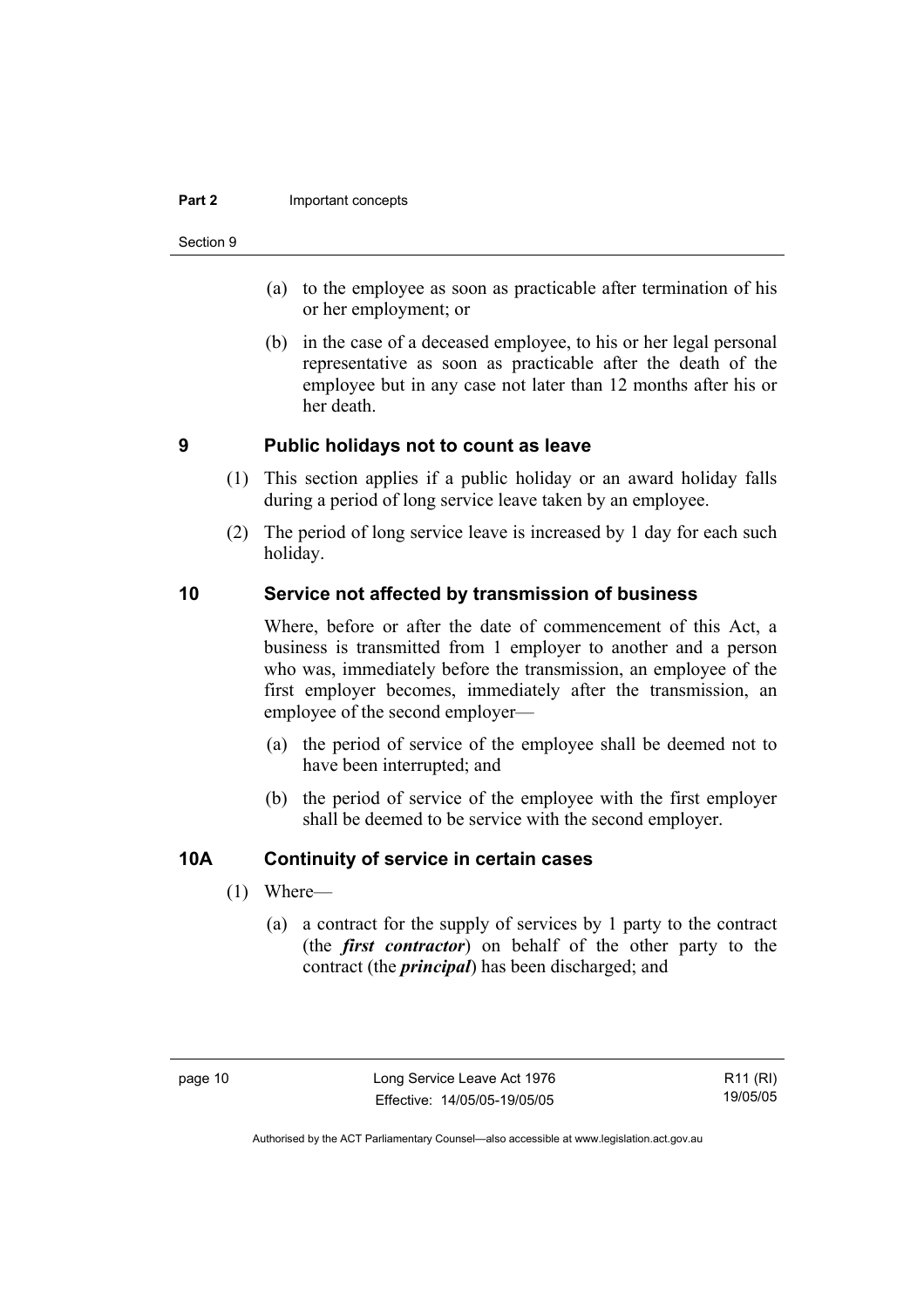- (b) the principal enters into another contract with a person other than the first contractor for the supply of those services on its behalf by that other person (the *second contractor*); and
- (c) that other contract imposes an obligation on the second contractor to the effect that, so far as practicable, the second contractor shall employ, in supplying those services, persons whose employment with the first contractor ceased because of the discharge of the firstmentioned contract; and
- (d) under that obligation the second contractor employs such a former employee of the first contractor; and

this section applies to that former employee.

 (2) Where this section applies to a person, the aggregate of the periods of service by the person for the first contractor and the second contractor shall, for this Act, be taken to be 1 period of service for the second contractor.

## **11 Service with associated companies**

Where, over a continuous period, an employee has been employed by 2 or more companies each of which is an associated company, the employee is entitled to long service leave as if he or she had, during the whole of the period of service, been employed by the company by which he or she is employed at the date at which his or her long service leave accrues.

## **11A Pay in lieu of long service leave**

- (1) For this section, the long service leave credit of a person is the amount of long service leave that has accrued to the person less the amount of long service leave granted to the person.
- (2) Where—
	- (a) a person's employment ceases for any reason; and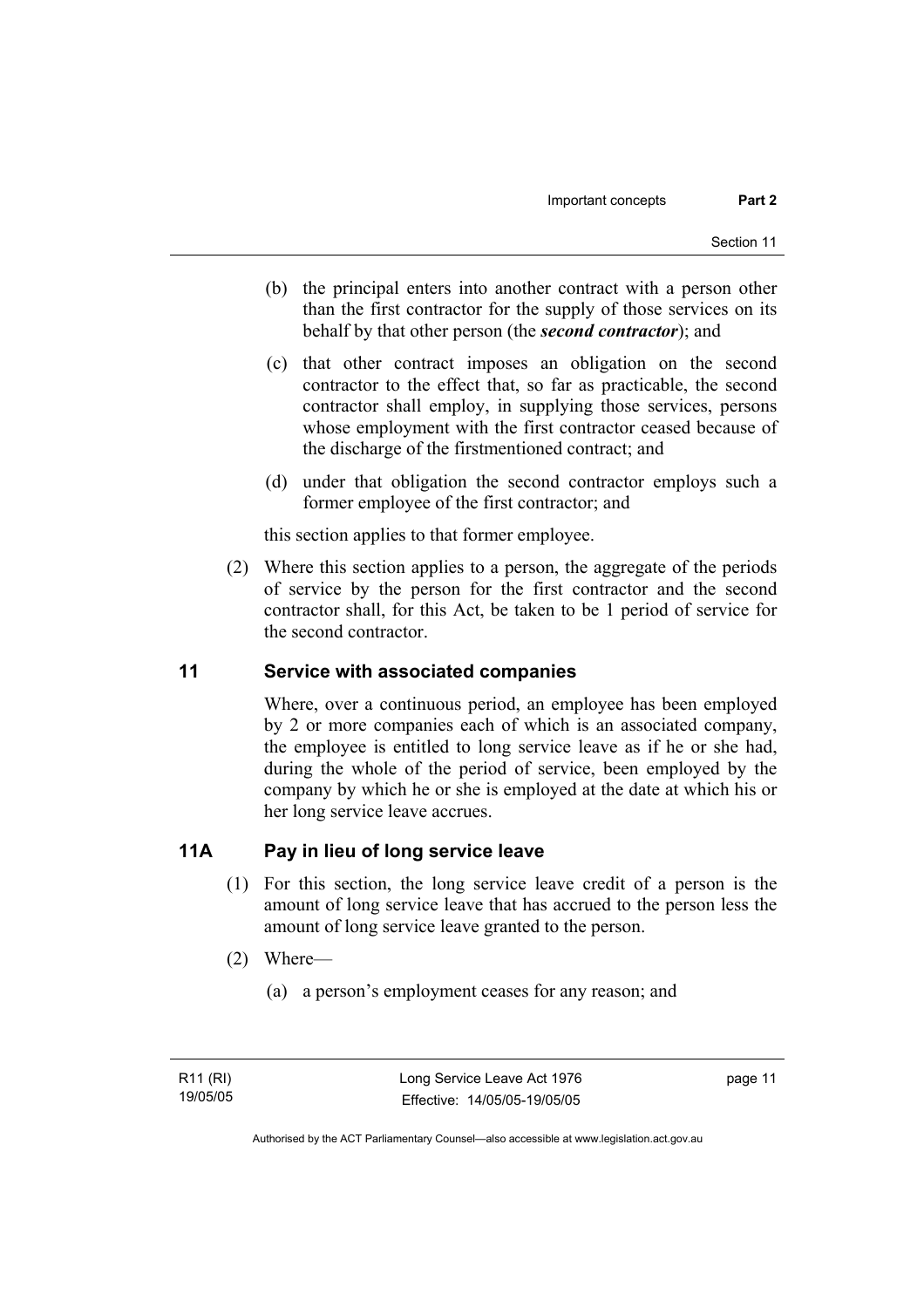#### **Part 2 Important concepts**

Section 11B

 (b) the person had a long service leave credit immediately before the employment ceased;

the employer shall pay the amount ascertained in accordance with subsection (3)—

- (c) to the person; or
- (d) if the person is dead—to the legal personal representative of the deceased person.
- (3) The amount payable is an amount that is equal to the amount of ordinary remuneration that, but for the cessation of employment, would have been payable by the employer under section 7 to the person for a period of service equal to the period of the person's long service leave credit immediately before the cessation of employment.
- (4) For subsection (1), long service leave is to be taken to have accrued in respect of any uncompleted period of 5 years service that commenced immediately after the expiration of the last period of service in respect of which long service leave accrued to the person in the same proportion as the number of years or months of service completed bears to 5 years.

## **11B Pay for ineligible service after 7 years**

(1) In this section:

*period of ineligible service*, in relation to a person, means a period of service of not less than 1 year but less than 5 years that commenced immediately after the expiration of the last period of service in respect of which long service leave accrued to the person.

- (2) Where—
	- (a) a person's employment ceases for any reason; and
	- (b) the person had completed a period of ineligible service in that employment;

R11 (RI) 19/05/05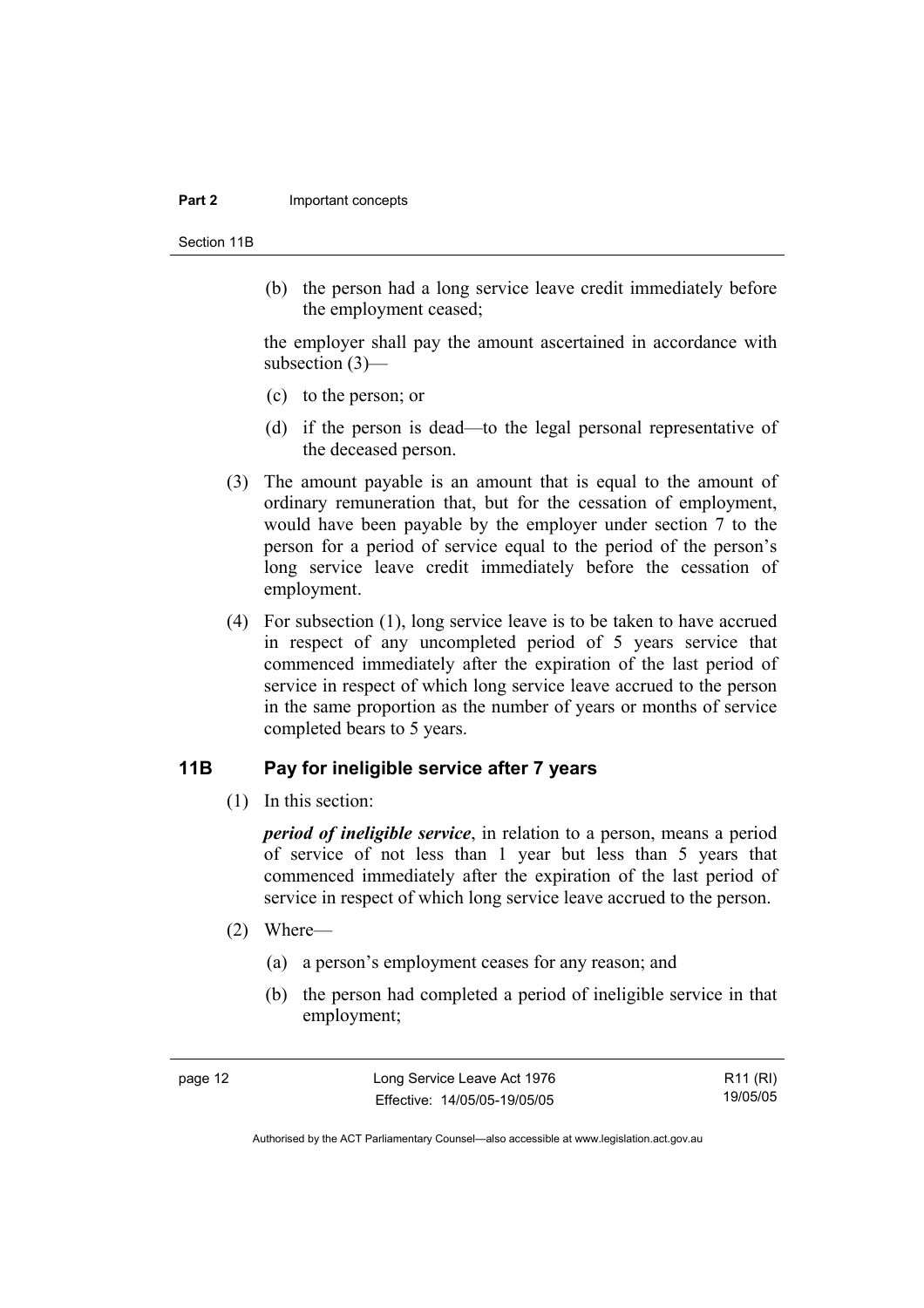the employer shall pay the amount ascertained in accordance with subsection (3)—

- (c) to the person; or
- (d) if the person is dead—to the legal personal representative of the deceased person.
- (3) The amount payable is an amount that is equal to the amount of ordinary remuneration that, but for the cessation of employment, would have been payable by the employer to the person for a period of service equal to the period that is ascertained by multiplying  $\frac{1}{5}$  of a month's leave by the number of years or months of service completed by the person in the period of ineligible service referred to in subsection (2) (b).

## **11C Pro rata long service leave entitlement**

- (1) Where—
	- (a) a person's employment is terminated—
		- (i) by the person because of illness or incapacity or a domestic or other pressing necessity of such a nature to justify the termination; or
		- (ii) by the person upon or after attaining the minimum retiring age; or
		- (iii) by the death of the person; or
		- (iv) by the employer for a reason other than the person's serious and wilful misconduct; and
	- (b) the person had completed a period of service in that employment of at least 5 years but less than 7 years;

the employer shall pay the amount ascertained in accordance with subsection (2)—

(c) to the person; or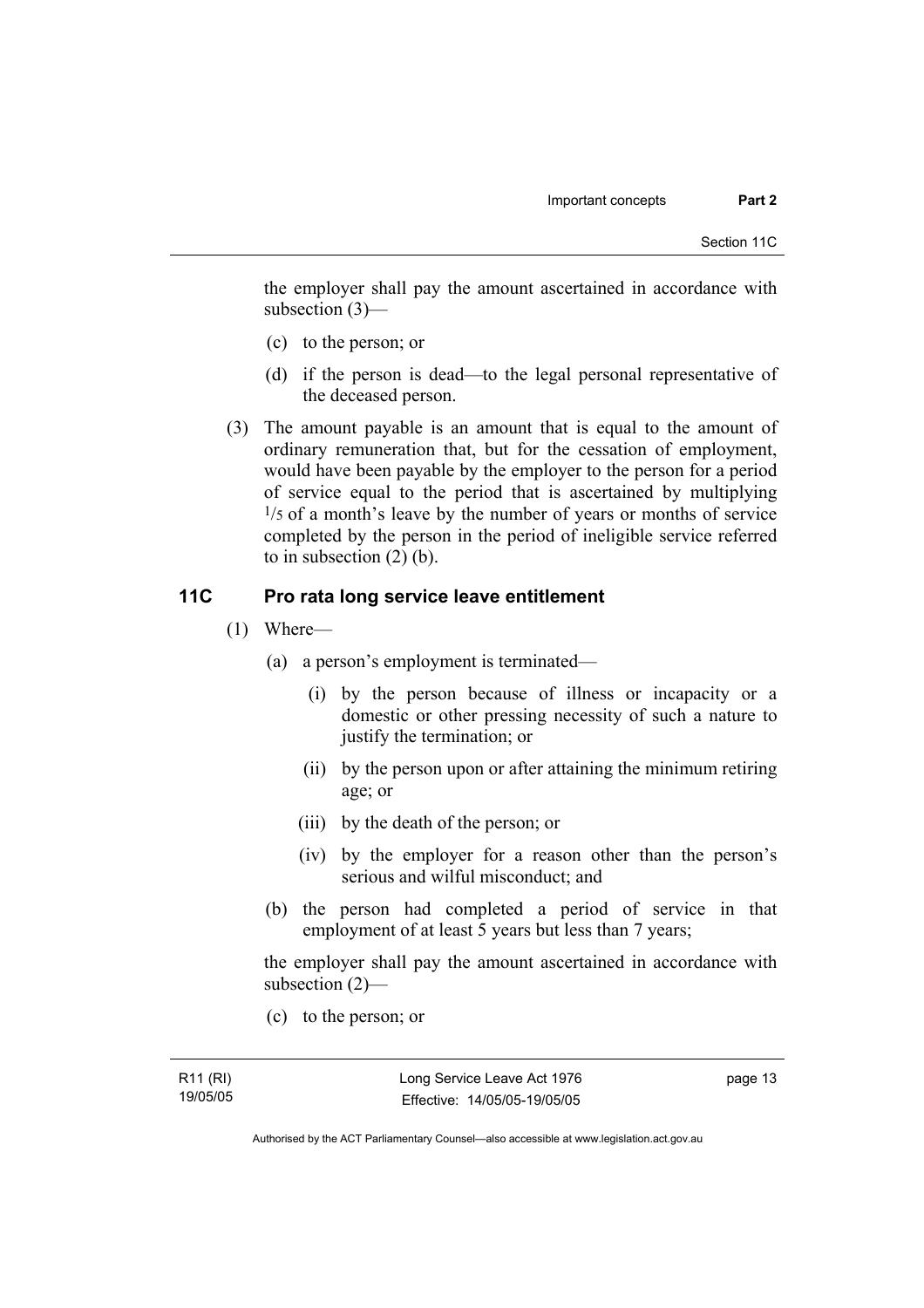#### **Part 2 Important concepts**

Section 11D

- (d) if the person is dead—to the legal personal representative of the deceased person.
- (2) The amount payable is an amount that is equal to the amount of ordinary remuneration that, but for the cessation of employment, would have been payable by the employer to the person for a period of service equal to the period that bears to 2 months the same proportion as the number of years or months of service completed by the person bears to 10 years.

## **11D Calculation of ordinary remuneration**

For section 11A, 11B or 11C, the amount of ordinary remuneration that, but for the cessation of employment by a person, would have been payable by the employer to the person for a period of service referred to in that section shall be calculated—

- (a) at the rate at which ordinary remuneration was payable to the person immediately before the cessation of employment; and
- (b) if the person was a part-time employee or casual employee immediately before the cessation of employment—on the basis that during that period of service the person would have been employed for the number of hours per week that is equal to the average number of hours per week for which the employee was employed during the period of 12 months immediately before the cessation of employment.

## **12 Long service leave records**

- (1) An employer commits an offence if the employer does not, for each employee, keep a record of—
	- (a) the name, occupation and classification of the employee; and
	- (b) whether the employee is full-time, part-time or casual; and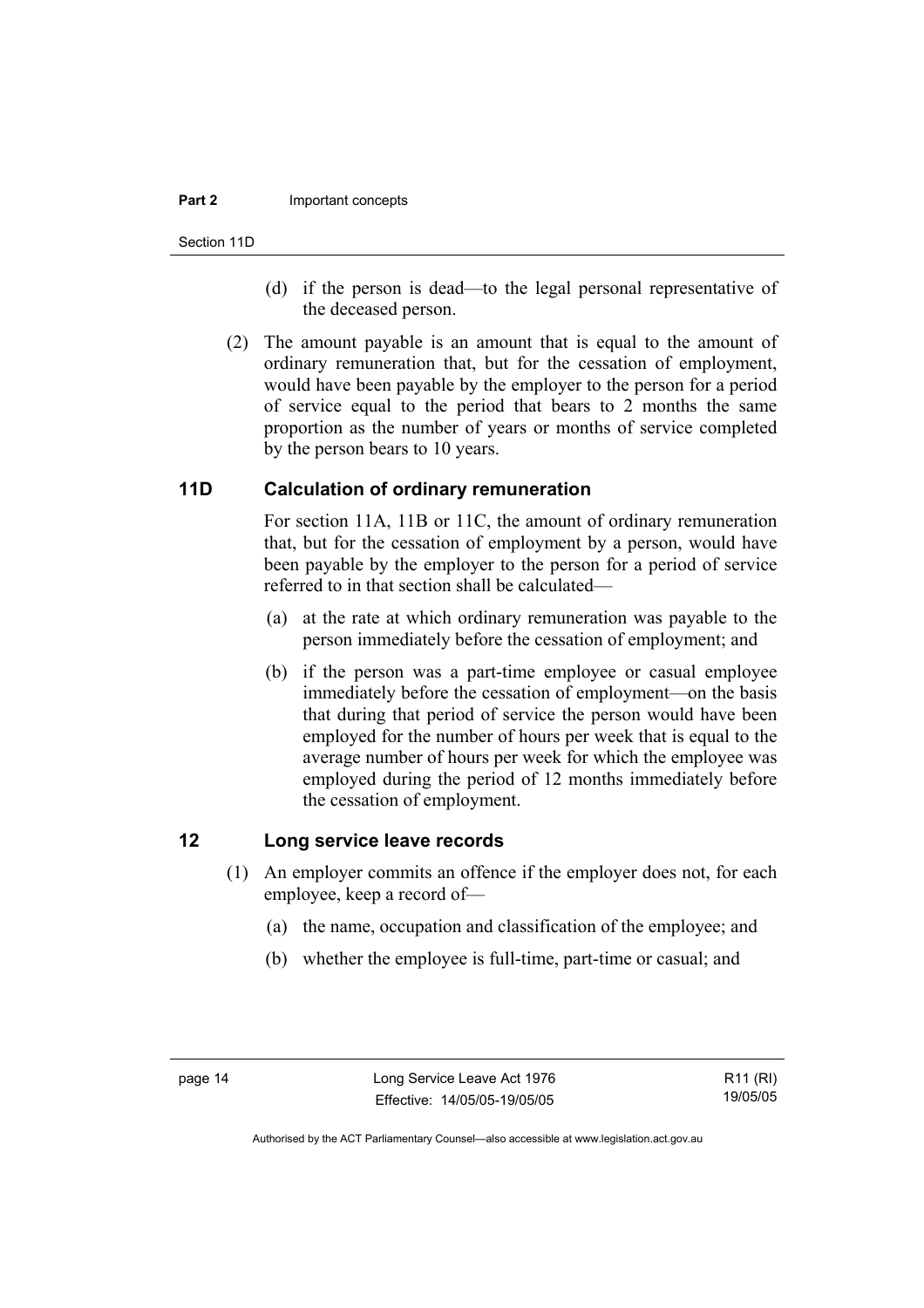- (c) the employee's ordinary remuneration, including the base rate of pay and any loading payable to the employee, and the purpose of the loading; and
- (d) the number of hours the employee works each week; and
- (e) the date when the employee starts as an employee; and
- (f) any annual leave the employee takes; and
- (g) the employee's entitlement to long service leave; and
- (h) long service leave granted, or payment instead of leave made, to the employee; and
- (i) if the person ceases to be employed by the employer—the date when, and reason, the employee ceases to be employed; and
- (j) the employee's date of birth; and
- (k) if overtime may be paid to the employee under an award or agreement—
	- (i) the number of hours the employee works each day; and
	- (ii) when the employee starts and stops work; and
- (l) the name of each award or agreement under which the employee has entitlements.

Maximum penalty: 20 penalty units.

- (2) An employer must keep a record made under subsection (1) for an employee—
	- (a) if the employee's service ends on the employee's death—for 7 years after the day all amounts owing to the employee's legal personal representative are paid; and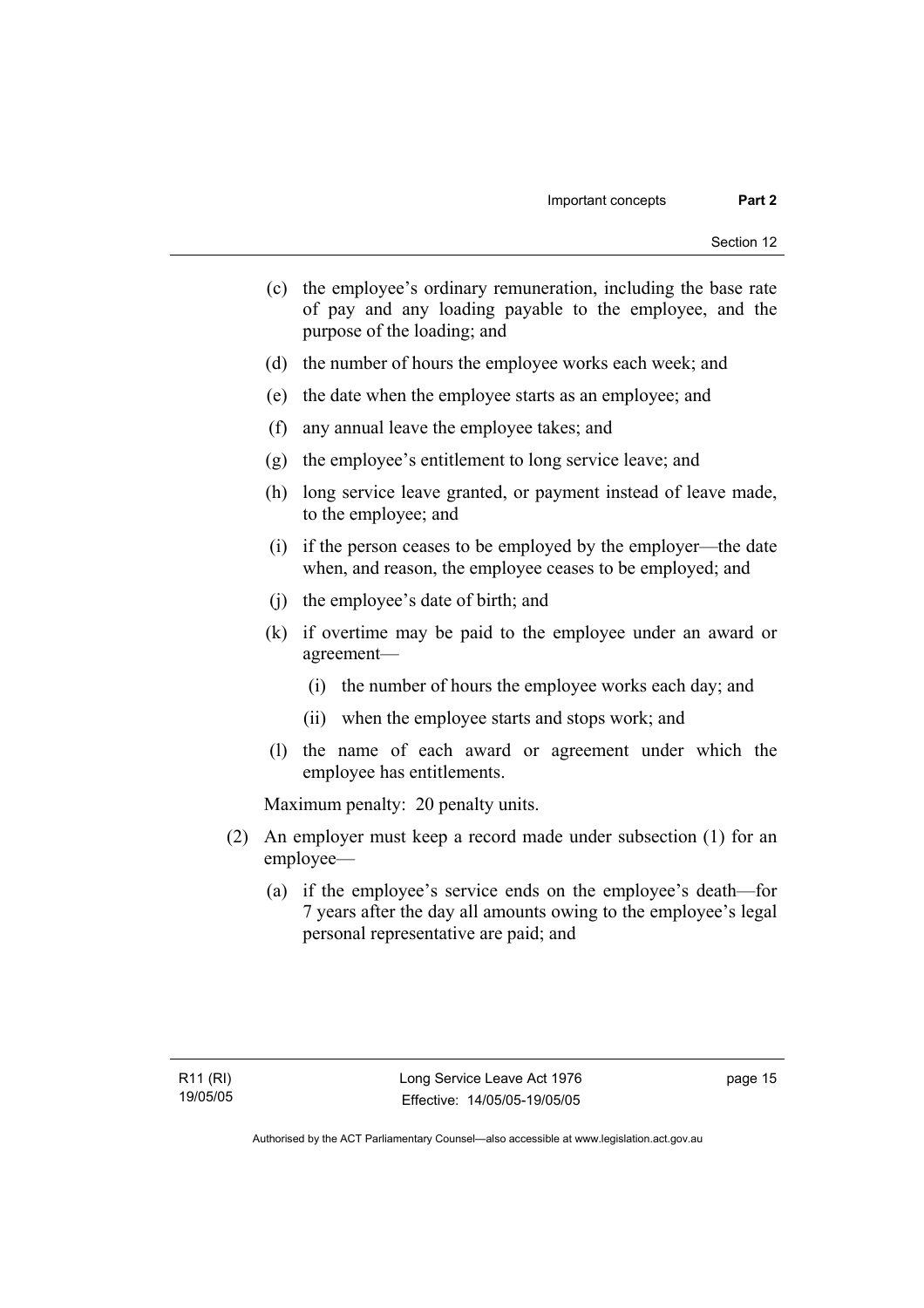#### **Part 2 Important concepts**

Section 12

 (b) in any other case—for 7 years after the day the employee's service ends.

Maximum penalty: 20 penalty units.

- (3) An employer commits an offence if—
	- (a) an authorised officer asks to inspect a record kept for this section; and
	- (b) the employer does not make the record available for inspection by the authorised officer at the employer's usual place of business during hours when the employer's business is normally conducted at the place.

Maximum penalty: 50 penalty units.

(4) An offence against this section is a strict liability offence.

page 16 Long Service Leave Act 1976 Effective: 14/05/05-19/05/05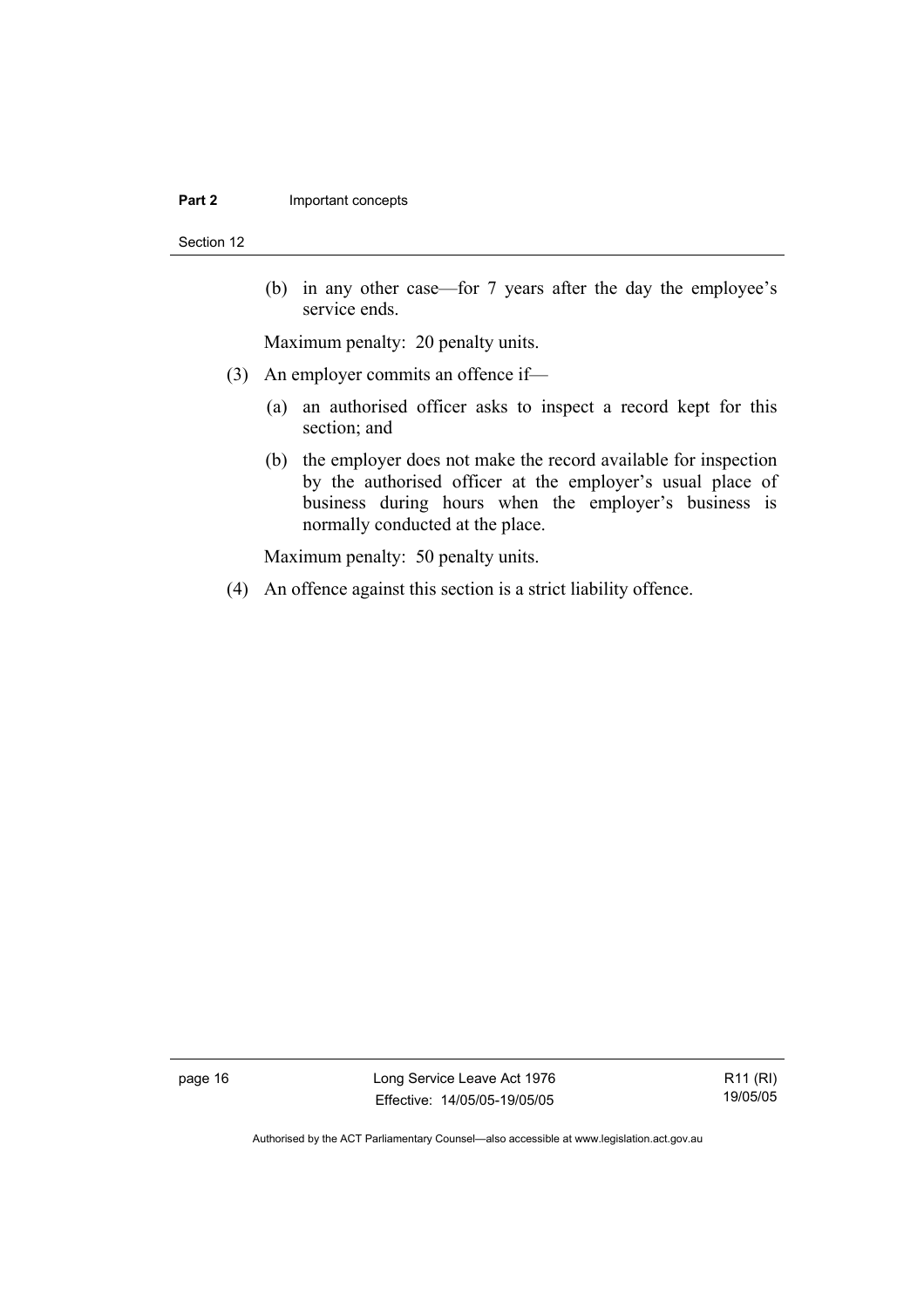## **Part 3 Administration and enforcement**

## **13 Registrar of long service leave**

- (1) The chief executive must appoint a public servant as the registrar of long service leave.
	- *Note 1* For the making of appointments (including acting appointments), see the Legislation Act, pt 19.3.
	- *Note 2* In particular, a person may be appointed for a particular provision of a law (see Legislation Act, s  $7(3)$ ) and an appointment may be made by naming a person or nominating the occupant of a position (see s 207).
- (2) The registrar of long service leave has—
	- (a) the functions directed by the Minister; and
	- (b) any other function given to the registrar under this Act.
	- *Note 1* A reference to an Act includes a reference to the statutory instruments made or in force under the Act, including any regulation (see Legislation Act, s 104).
	- *Note 2* A provision of a law that gives an entity (including a person) a function also gives the entity powers necessary and convenient to exercise the function (see Legislation Act, s 196 and dict, pt 1, def *entity*).
- $(3)$  If—
	- (a) immediately before the commencement of this section, the duties of an office in the public service included exercising the functions of the registrar; and
	- (b) the chief executive has not made an appointment under subsection (1); and
	- (c) the duties of the office have not ceased to include exercising the functions of the registrar;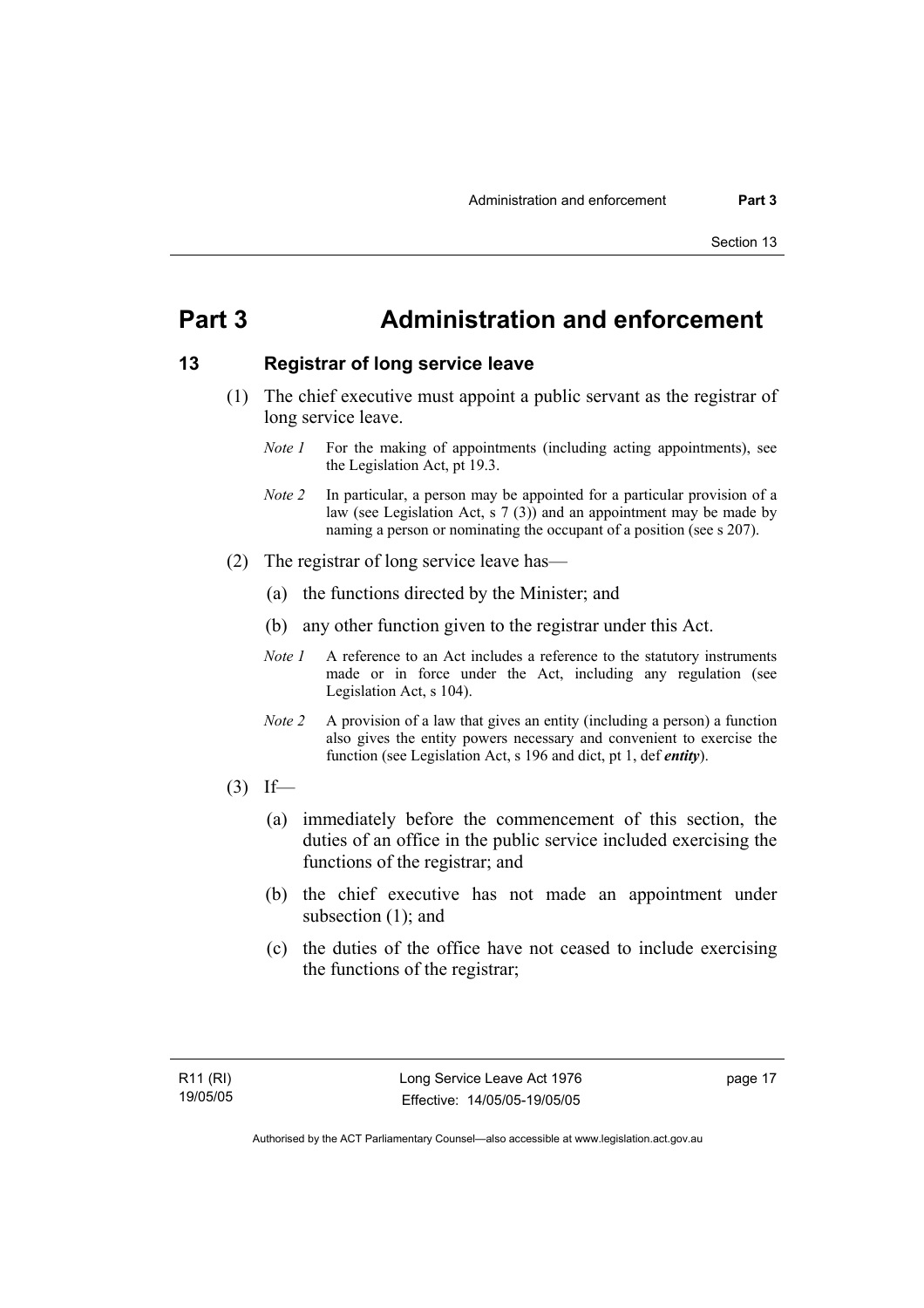#### **Part 3** Administration and enforcement

Section 13A

the public servant for the time being occupying the office is the registrar.

- *Note Occupying* a position is defined in the Legislation Act, dict, pt 1 (see also def *office*).
- (4) Subsection (3) is a law to which the Legislation Act, section 88 (Repeal does not end effect of transitional laws etc) applies.
- (5) Subsections (3) and (4) and this subsection expire 1 year after the day this section commences.

## **13A Appointment of authorised officers**

- (1) The chief executive may appoint a public servant to be an authorised officer for this Act.
	- *Note 1* For the making of appointments (including acting appointments), see the Legislation Act, pt 19.3.
	- *Note 2* In particular, a person may be appointed for a particular provision of a law (see Legislation Act, s 7 (3)) and an appointment may be made by naming a person or nominating the occupant of a position (see s 207).
- $(2)$  If—
	- (a) immediately before the commencement of this section, the duties of an office in the public service included exercising the functions of an authorised officer; and
	- (b) the chief executive has not made an appointment in relation to the office under subsection (1); and
	- (c) the duties of the office have not ceased to include exercising the functions of an authorised officer;

the public servant for the time being occupying the office is an authorised officer.

*Note Occupying* a position is defined in the Legislation Act, dict, pt 1 (see also def *office*).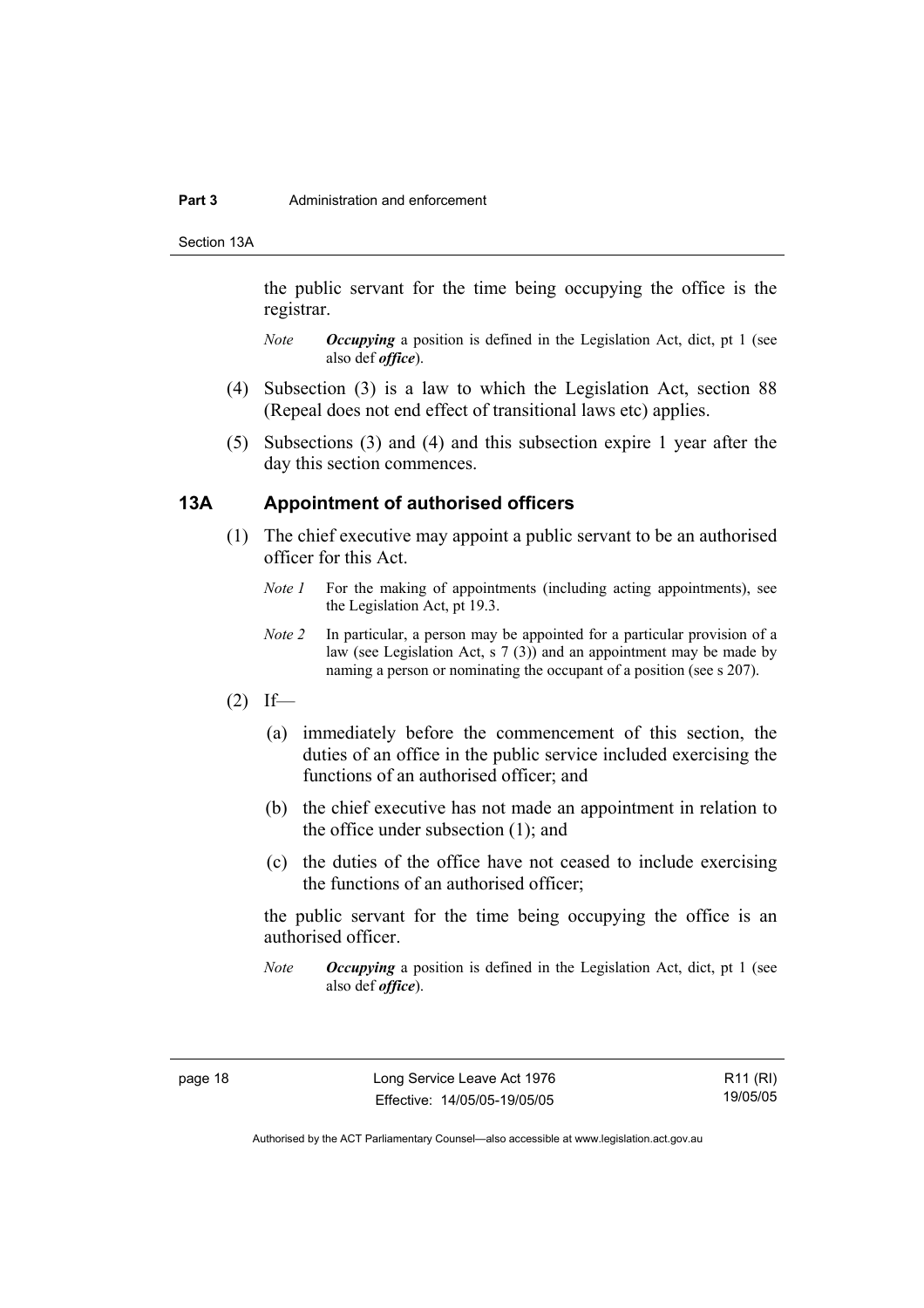- (3) Subsection (2) is a law to which the Legislation Act, section 88 (Repeal does not end effect of transitional laws etc) applies.
- (4) Subsections (2) and (3) and this subsection expire 1 year after the day this section commences.

## **13B Identity cards**

- (1) The chief executive must give an authorised officer an identity card stating the person's name and position.
- (2) The identity card must show—
	- (a) a recent photograph of the person; and
	- (b) the card's date of issue and expiry; and
	- (c) anything else prescribed by regulation.
- (3) A person commits an offence if—
	- (a) the person stops being an authorised officer; and
	- (b) the person does not return the person's identity card to the chief executive as soon as practicable but no later than 7 days after the day the person stops being an authorised officer.

Maximum penalty: 1 penalty unit.

(4) An offence against this section is a strict liability offence.

## **13C Powers of entry of authorised officers**

- (1) Subject to subsection (2), if an authorised officer has reasonable grounds for believing that it is necessary to do so for this Act an authorised officer may, at any time, enter premises of an employer and exercise the powers referred to in subsection (4).
- (2) An authorised officer shall not enter premises under subsection (1) without the consent of the employer.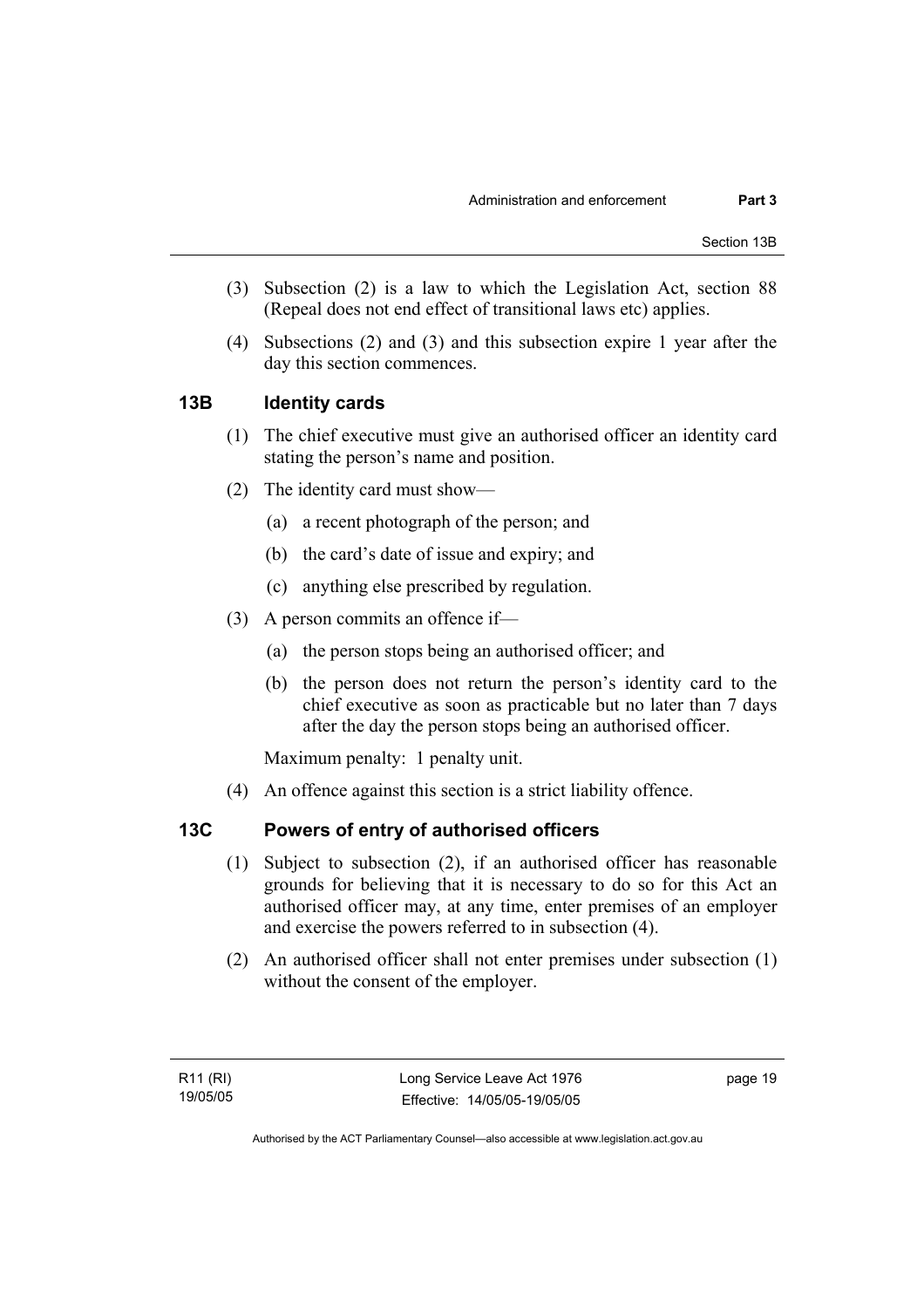#### **Part 3** Administration and enforcement

Section 13D

- (3) An authorised officer who enters premises under subsection (1) is not authorised to remain on the premises, and a person is not required to comply with a requirement made by an authorised officer under subsection (4), if, on request by the employer, or the person in charge of the premises, the authorised officer does not produce his or her identity card.
- (4) An authorised officer who enters premises under subsection (1) may—
	- (a) require the employer to make available for inspection records required to be kept under this Act; and
	- (b) make copies of, or take extracts from records referred to in paragraph (a).

## **13D Complaints**

- (1) Where a written complaint is made to the registrar by an employee, the registrar shall refer the complaint to an authorised officer.
	- *Note* If a form is approved under s 17 (Approved forms) for a complaint, the form must be used.
- (2) Where a complaint made by an employee—
	- (a) is made to an authorised officer; or
	- (b) is referred to an authorised officer under subsection (1);

the authorised officer may, by notice in writing, require the complainant and the employer to whom the complaint relates, to attend a conference at a place, date and time specified in the notice to endeavour to resolve the complaint.

- (3) A conference shall be conducted in such a manner as the authorised officer thinks fit.
- (4) Except with the consent of the authorised officer—
	- (a) a natural person is not entitled to be represented at a conference by another person; and

| page 20 | Long Service Leave Act 1976  | R11 (RI) |
|---------|------------------------------|----------|
|         | Effective: 14/05/05-19/05/05 | 19/05/05 |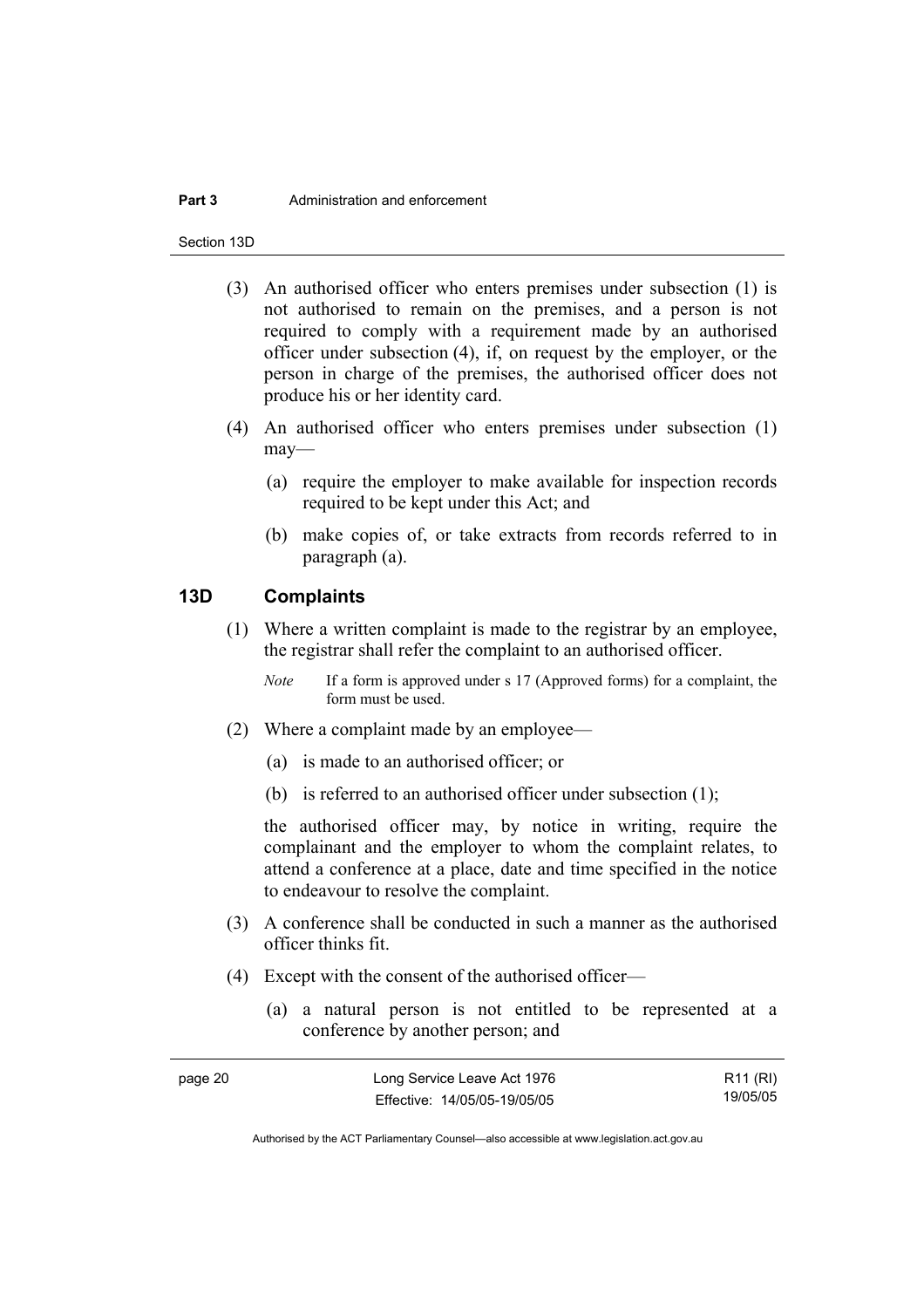- (b) a body of persons (whether incorporated or unincorporated) is not entitled to be represented at a conference by a person other than a member, officer or employee of the body.
- (5) In this section:

*complaint* means a complaint by an employee concerning his or her entitlements under this Act.

## **13E Notice to comply with Act**

- (1) An authorised officer may, by written notice, require an employer to comply with this Act within 28 days after the day the employer receives the notice.
- (2) A person must comply with a requirement made of the person by an authorised officer under subsection (1).

Maximum penalty: 50 penalty units.

(3) An offence against this section is a strict liability offence.

## **13F Review of directions by registrar**

- (1) An employer may apply to the registrar for a review of a requirement made of him or her under section 13E.
- (2) An application shall be in writing.
- (3) The registrar may uphold, revoke or vary the terms of, the requirement.
- (4) Where the registrar makes a decision under subsection (3), the registrar shall give notice in writing of his or her decision to the applicant.

## **13G Review of decisions**

 (1) Application may be made to the administrative appeals tribunal for a review of a decision of the registrar under section 13F.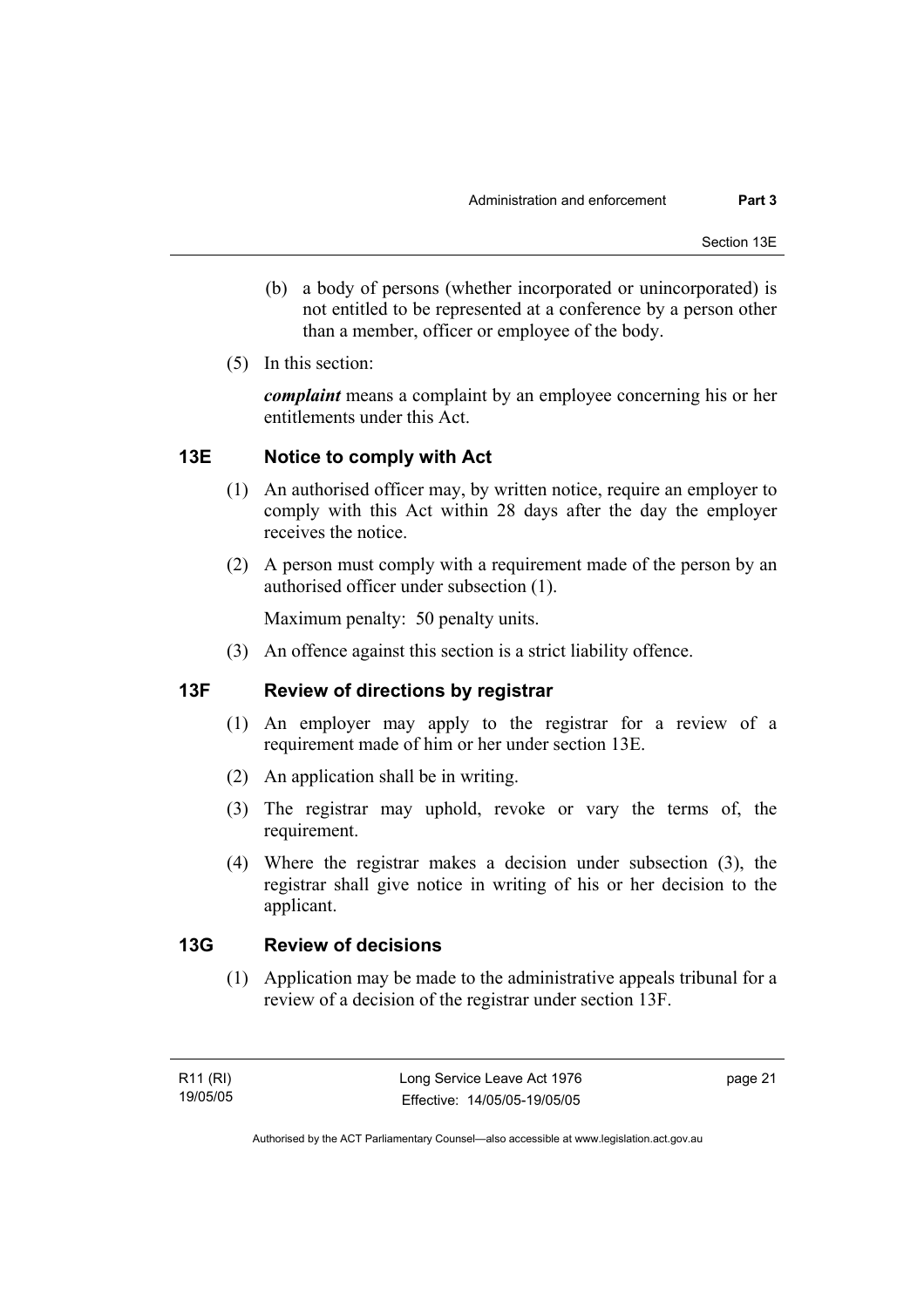Section 13J

 (2) A notice under section 13F (4) shall be in accordance with the requirements of the code of practice in force under the *Administrative Appeals Tribunal Act 1989*, section 25 (1).

## **13J Liability**

An action or other proceeding, civil or criminal, does not lie against the registrar or an authorised officer for or in relation to any act done, or omission made, in good faith in connection with his or her powers under this Act.

*Note* A reference to an Act includes a reference to the statutory instruments made or in force under the Act, including regulations (see *Legislation Act 2001*, s 104).

## **13K Delegation by registrar**

The registrar may delegate to any person any of the registrar's powers under this Act, other than the registrar's powers under section 13F.

*Note* A reference to an Act includes a reference to the statutory instruments made or in force under the Act, including regulations (see *Legislation Act 2001*, s 104).

page 22 Long Service Leave Act 1976 Effective: 14/05/05-19/05/05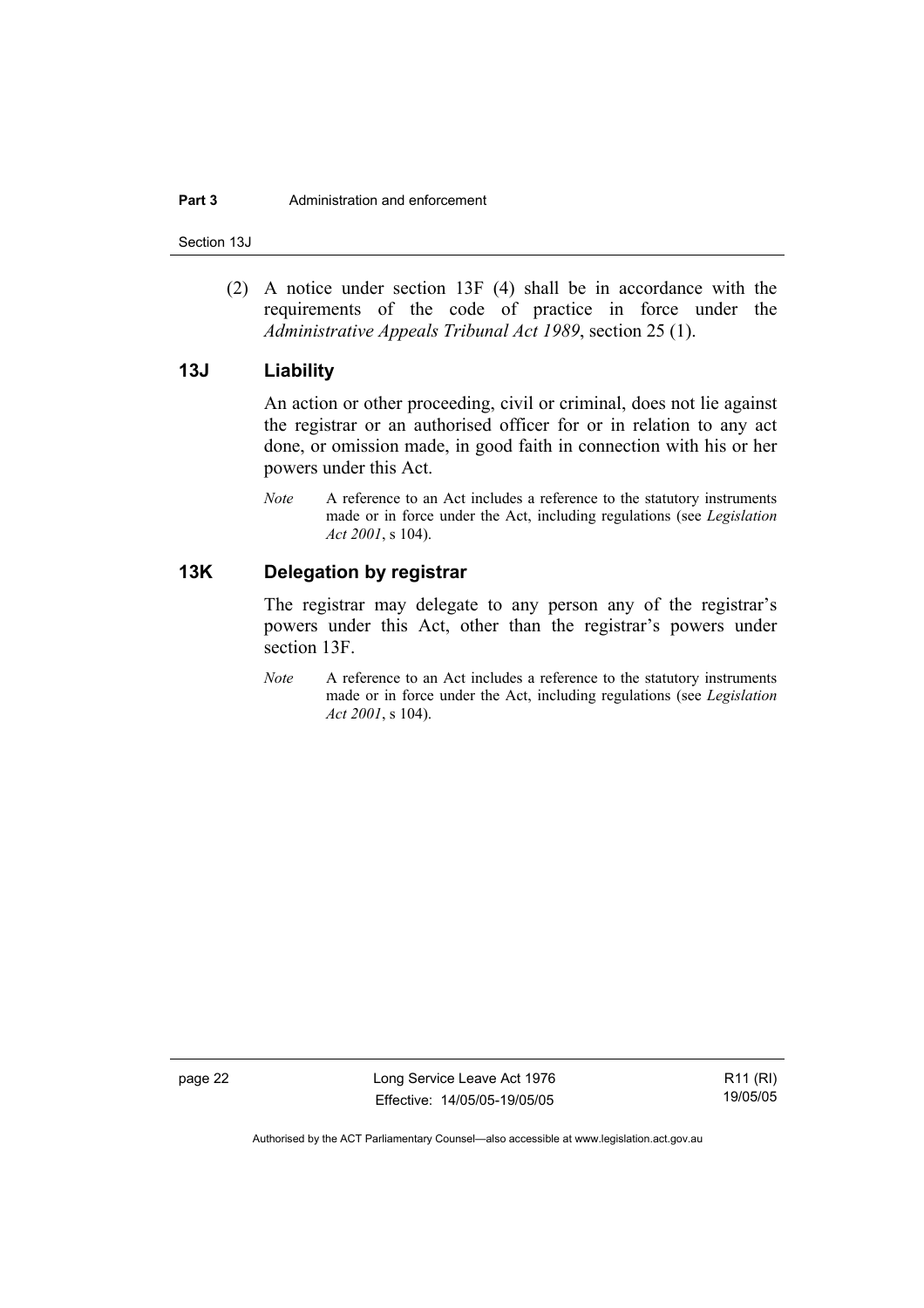## **Part 4 Miscellaneous**

## **14 No contracting out**

- (1) Subject to subsection (2), this Act has effect notwithstanding any award or agreement to the contrary.
- (2) Nothing in this Act affects the operation of an award or agreement to the extent that the award or agreement confers upon an employee rights that are more advantageous to the employee than the rights conferred upon the employee by this Act.

## **U 16 Application of Act**

- (1) Subject to subsection (2), this Act does not apply to or in relation to a period of service served before the date of commencement of this Act if, before that date, the service of the employee was terminated otherwise than for the purpose of avoiding the granting of long service leave.
- (2) Where—
	- (a) an employee ceased to be an employee during the period that commenced on 1 January 1975 and ended on the day immediately preceding the day on which this Act came into operation; and
	- (b) the employee would, if this Act had been in force on the day on which he or she ceased to be an employee, have been entitled to long service leave, or to payment in lieu of long service leave, on that day;

the employee is entitled to payment, in lieu of long service leave, in respect of the period of leave to which he or she would have been so entitled if this Act had been in force on that day.

 (3) Long service leave granted, or payment in lieu of long service leave made, before the date of commencement of this Act—

| R11 (RI) | Long Service Leave Act 1976  | page 23 |
|----------|------------------------------|---------|
| 19/05/05 | Effective: 14/05/05-19/05/05 |         |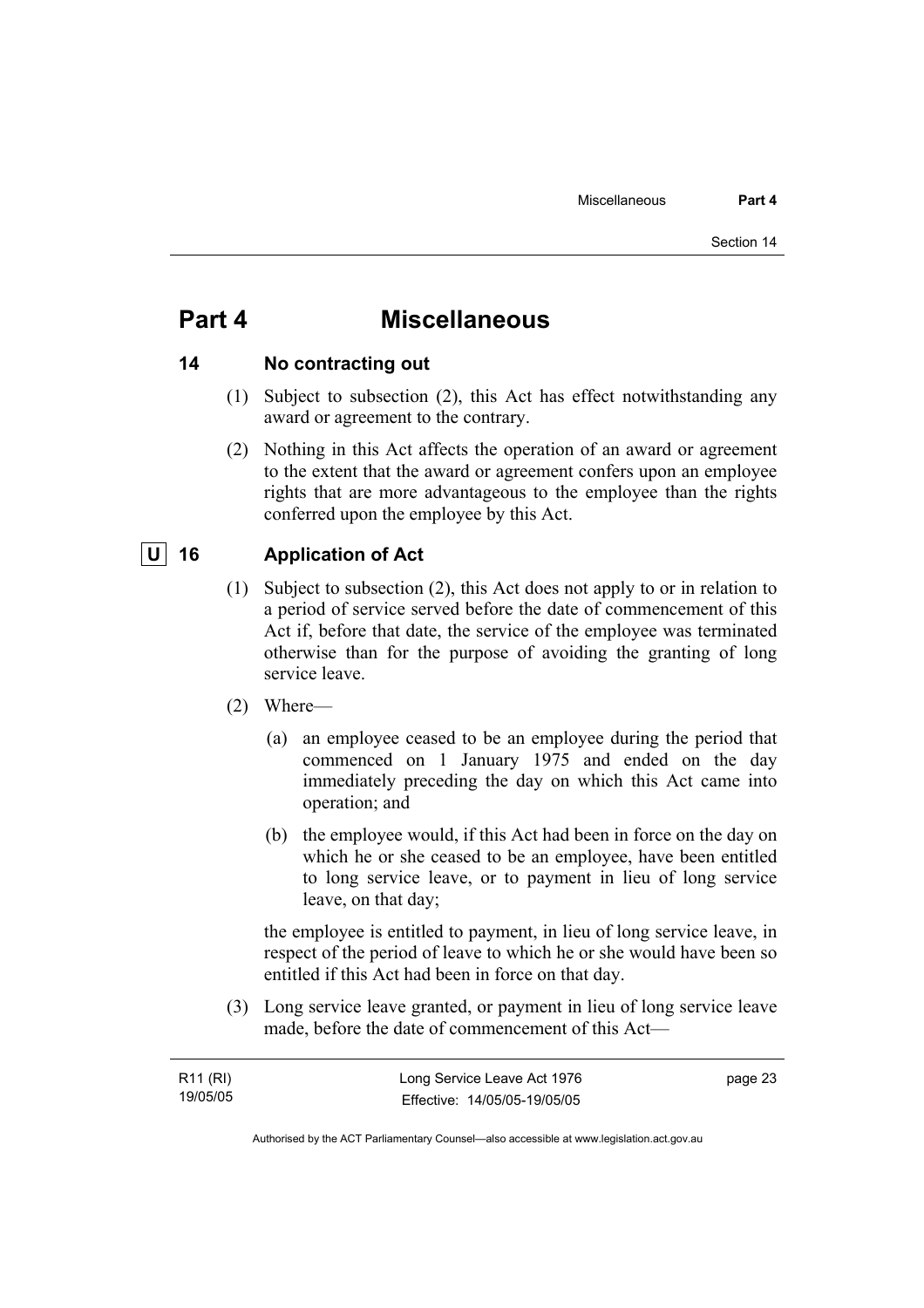#### **Part 4** Miscellaneous

Section 17

- (a) shall be deemed to be leave granted, or payment made, under this Act; and
- (b) shall be deducted from any leave or payment to which the employee would be entitled under this Act.

## **17 Approved forms**

- (1) The registrar may, in writing, approve forms for this Act.
- (2) If the registrar approves a form for a particular purpose, the approved form must be used for that purpose.
- (3) An approved form is a notifiable instrument.

*Note* A notifiable instrument must be notified under the *Legislation Act 2001*.

### **18 Regulation-making power**

The Executive may make regulations for this Act.

*Note* Regulations must be notified, and presented to the Legislative Assembly, under the *Legislation Act 2001*.

page 24 Long Service Leave Act 1976 Effective: 14/05/05-19/05/05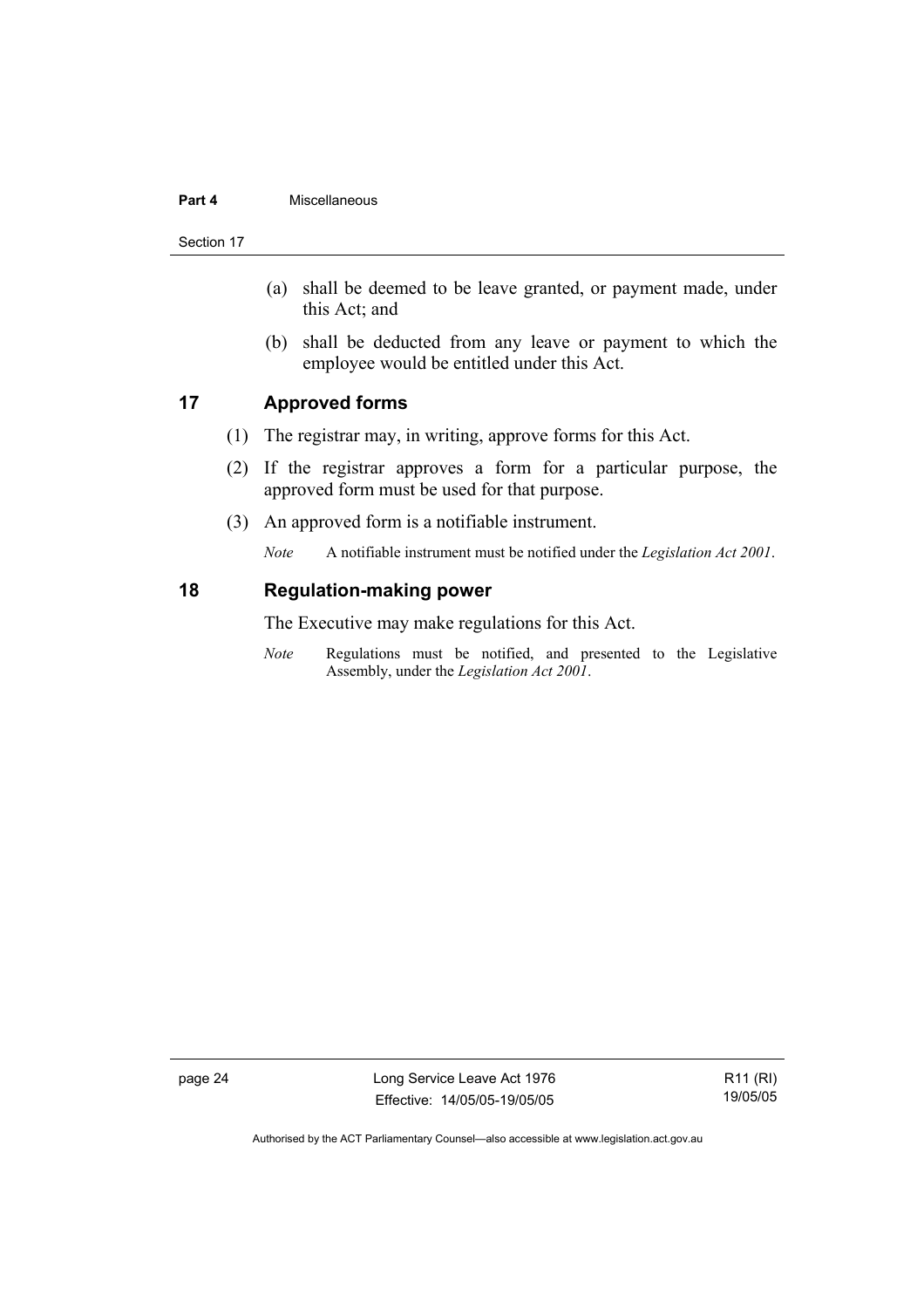## **U Dictionary**

*agreement* means an industrial agreement made under the *Workplace Relations Act 1996* (Cwlth).

*approved training contract—*see the *Vocational Education and Training Act 2003*, dictionary.

*authorised officer* means a person who is an authorised officer under section 13A.

*award* means an award or determination under the *Workplace Relations Act 1996* (Cwlth).

*casual employee* means a person who is, from time to time offered regular and systematic employment on the basis that the offer of employment might be accepted or rejected and in circumstances where it could be expected by that person that further employment of the same type would or might be offered and accepted, but in respect of which there is no certainty about the period over which it would continue to be offered.

*determination* includes a variation, suspension, interpretation or cancellation of a determination.

*employee* includes—

- (a) a person who is remunerated at piecework rates; and
- (b) a part-time employee; and
- (c) a casual employee.

*ordinary remuneration*, in relation to an employee, means the sum of—

- (a) the salary or wages payable to the employee; and
- (b) any allowances payable to the employee in respect of skill, qualifications, board and lodging; and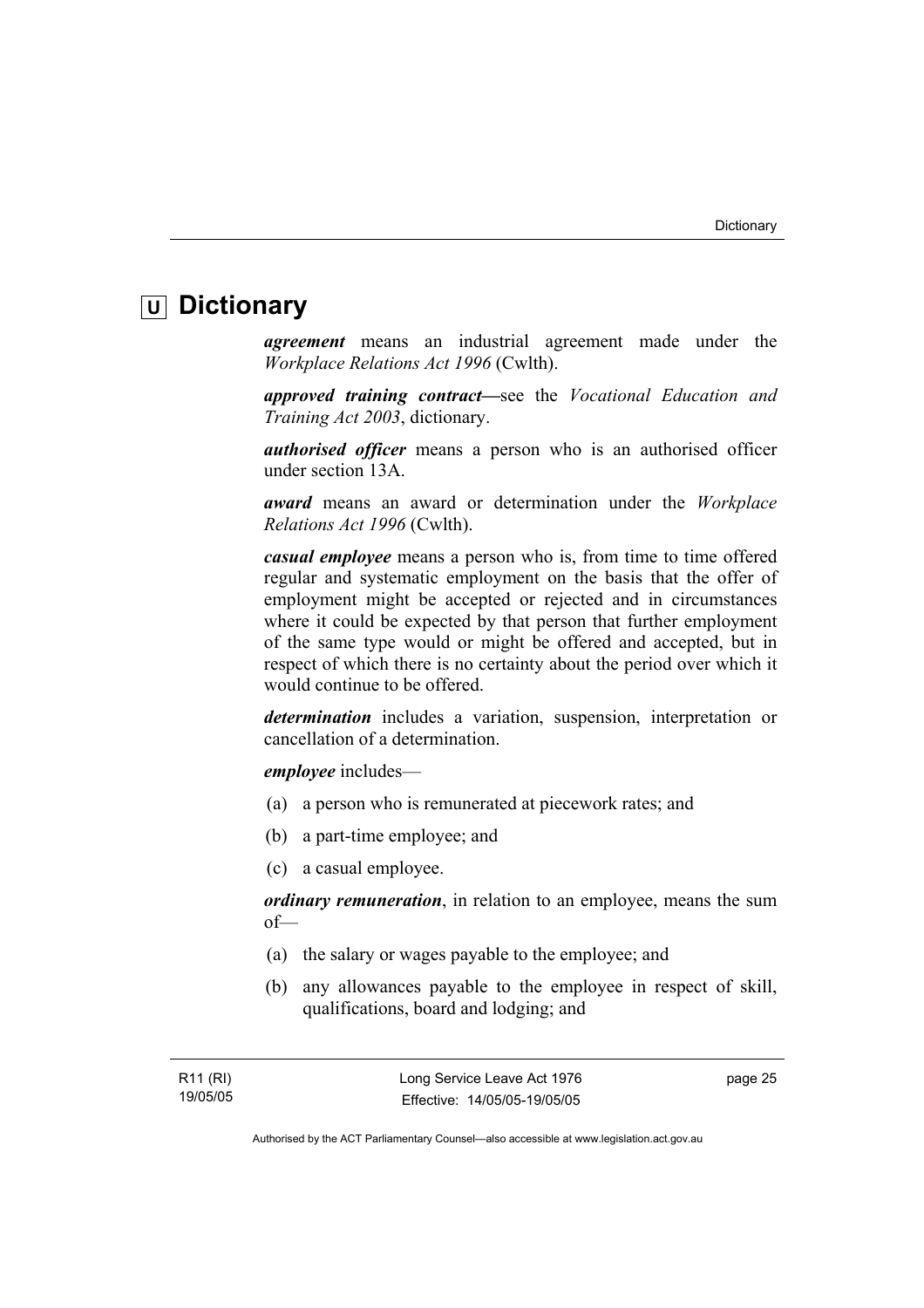- (c) any amounts payable to the employee under a bonus, performance pay or incentive scheme, being amounts that are usually paid to the employee with his or her salary or wages; and
- (d) where the employee is provided with board and lodging by his or her employer, an amount equal to the value of that board and lodging.

*salary or wages* does not include—

- (a) payments in respect of overtime; or
- (b) payments at penalty rates of pay; or
- (c) allowances which, under an award or agreement, are not to be taken into account in determining a rate of remuneration in respect of overtime.

*trainee* means the person who is obliged under an approved training contract to undertake training.

page 26 Long Service Leave Act 1976 Effective: 14/05/05-19/05/05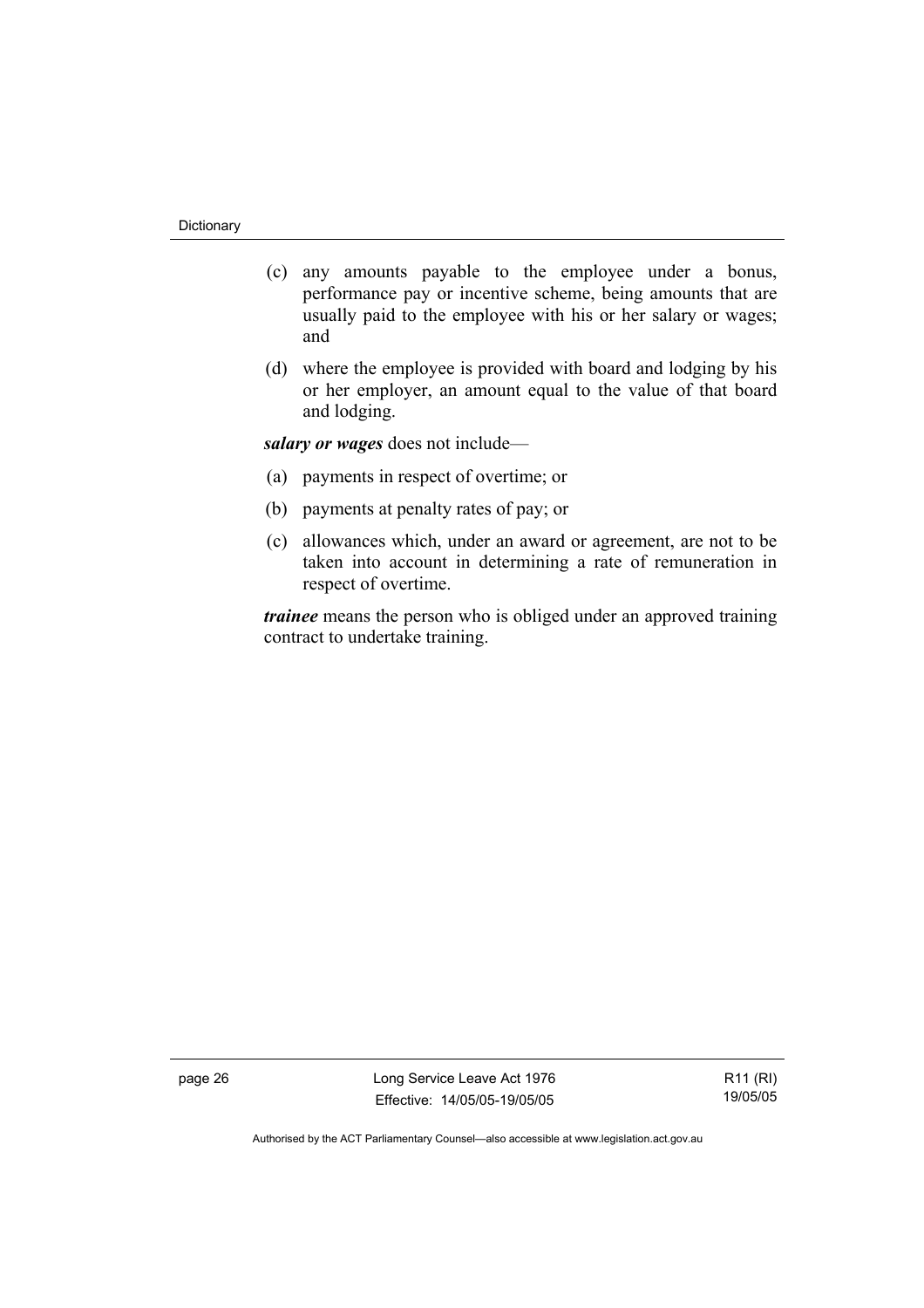## **Endnotes**

## **1 About the endnotes**

Amending and modifying laws are annotated in the legislation history and the amendment history. Current modifications are not included in the republished law but are set out in the endnotes.

Not all editorial amendments made under the *Legislation Act 2001*, part 11.3 are annotated in the amendment history. Full details of any amendments can be obtained from the Parliamentary Counsel's Office.

Uncommenced amending laws and expiries are listed in the legislation history and the amendment history. These details are underlined. Uncommenced provisions and amendments are not included in the republished law but are set out in the last endnote.

If all the provisions of the law have been renumbered, a table of renumbered provisions gives details of previous and current numbering.

The endnotes also include a table of earlier republications.

| $am = amended$<br>$amdt = amendment$<br>$ch = chapter$<br>$def = definition$<br>$dict = dictionary$<br>disallowed = disallowed by the Legislative<br>Assembly<br>$div = division$<br>$exp = expires/expired$<br>$Gaz = gazette$<br>$hdg =$ heading<br>$IA = Interpretation Act 1967$<br>$ins = inserted/added$<br>$LA =$ Legislation Act 2001<br>$LR =$ legislation register<br>LRA = Legislation (Republication) Act 1996<br>$mod = modified/modification$ | $ord = ordinance$<br>orig = original<br>par = paragraph/subparagraph<br>$pres = present$<br>$prev = previous$<br>$(\text{prev}) = \text{previously}$<br>$pt = part$<br>$r = rule/subrule$<br>$renum = renumbered$<br>$reloc = relocated$<br>$R[X]$ = Republication No<br>$RI =$ reissue<br>$s = section/subsection$<br>$sch = schedule$<br>$sdiv = subdivision$<br>$sub =$ substituted<br>SL = Subordinate Law |
|-------------------------------------------------------------------------------------------------------------------------------------------------------------------------------------------------------------------------------------------------------------------------------------------------------------------------------------------------------------------------------------------------------------------------------------------------------------|----------------------------------------------------------------------------------------------------------------------------------------------------------------------------------------------------------------------------------------------------------------------------------------------------------------------------------------------------------------------------------------------------------------|
| $o = order$                                                                                                                                                                                                                                                                                                                                                                                                                                                 | underlining = whole or part not commenced                                                                                                                                                                                                                                                                                                                                                                      |
| om = omitted/repealed                                                                                                                                                                                                                                                                                                                                                                                                                                       | or to be expired                                                                                                                                                                                                                                                                                                                                                                                               |

## **2 Abbreviation key**

R11 (RI) 19/05/05 Long Service Leave Act 1976 Effective: 14/05/05-19/05/05 page 27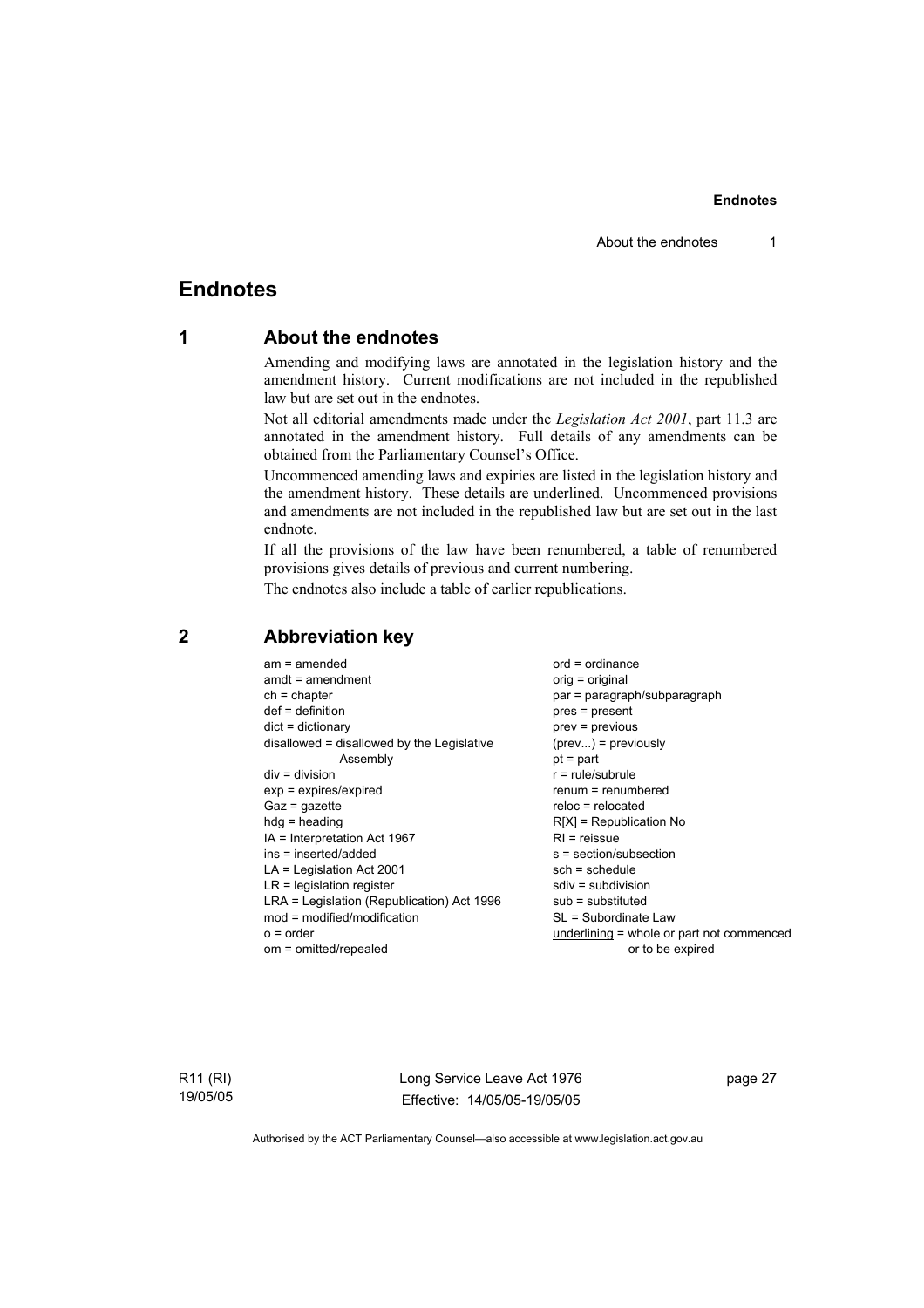## **3 Legislation history**

This Act was originally a Commonwealth ordinance—the *Long Service Leave Ordinance 1976* A1976-27 (Cwlth).

The *Australian Capital Territory (Self-Government) Act 1988* (Cwlth), s 34 (4) converted most former Commonwealth ordinances in force in the ACT into ACT enactments. This allowed the ACT Legislative Assembly to amend and repeal the laws. This Act was converted into an ACT enactment on 11 May 1989 (selfgovernment day).

As with most ordinances in force in the ACT, the name was changed from *Ordinance* to *Act* by the *Self-Government (Citation of Laws) Act 1989* No 21, s 5 on 11 May 1989 (self-government day).

Before 11 May 1989, ordinances commenced on their notification day unless otherwise stated (see *Seat of Government (Administration) Act 1910* (Cwlth), s 12).

### **Legislation before becoming Territory enactment**

#### **Long Service Leave Act 1976 No 27**

notified 16 June 1976 commenced 16 June 1976

as amended by

**Long Service Leave (Amendment) Ordinance 1978 No 20**  notified 8 August 1978 commenced 8 August 1978

**Long Service Leave (Amendment) Ordinance 1981 No 24**  notified 10 September 1981

commenced 10 September 1981

## **Ordinances Revision (Companies Amendments) Ordinance 1982 No 38 sch 4**

notified 30 June 1982 commenced 1 July 1982 (s 2)

## **Long Service Leave (Amendment) Ordinance 1987 No 73**

notified 22 December 1987 commenced 1 January 1988 (s 2)

page 28 Long Service Leave Act 1976 Effective: 14/05/05-19/05/05

R11 (RI) 19/05/05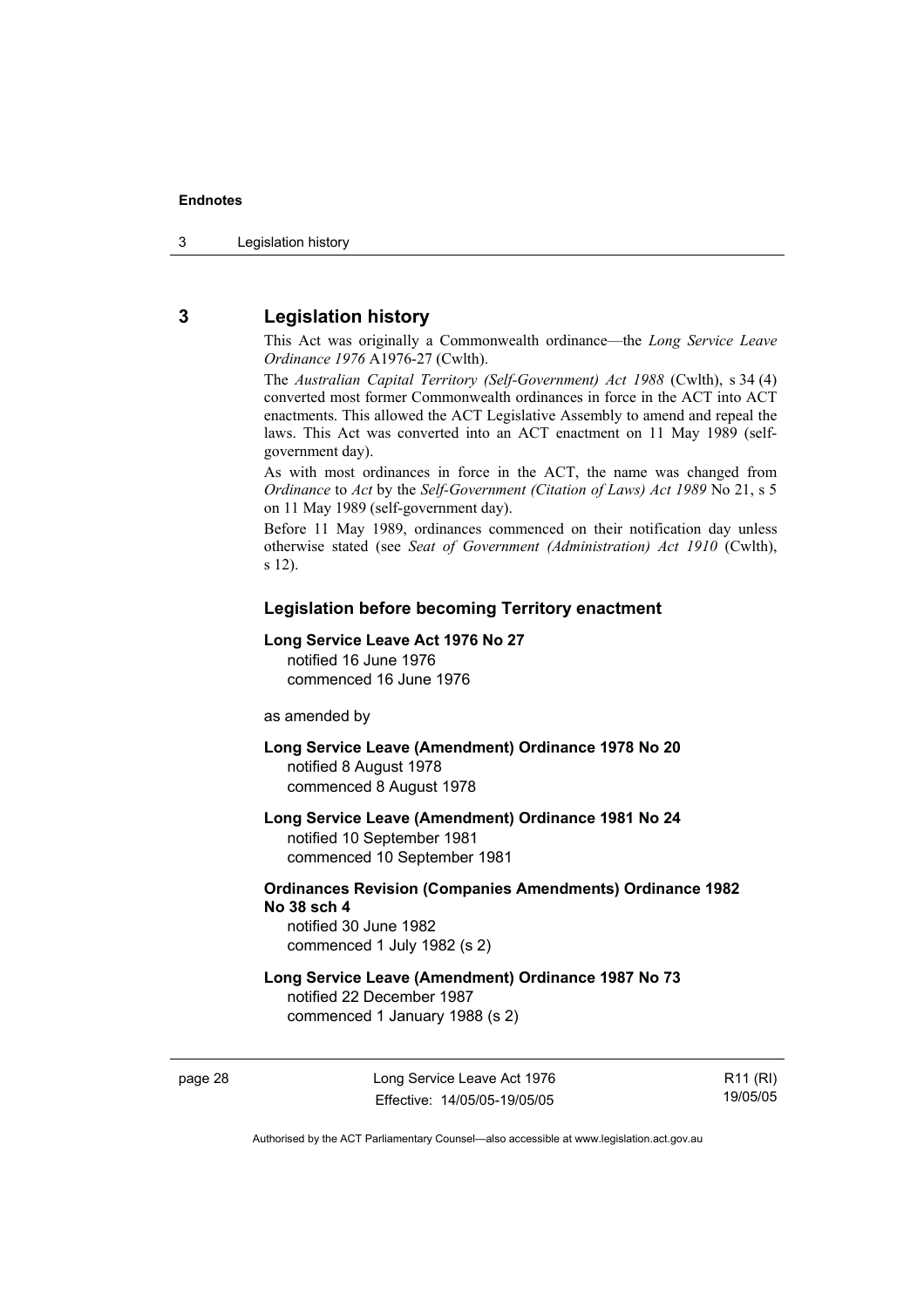### **Self-Government (Consequential Amendments) Ordinance 1989 No 38 sch 1**

notified 10 May 1989 (Cwlth Gaz No S160) s 1, s 2 commenced 10 May 1989 (s 2 (1)) sch 1 commenced 11 May 1989 (s 2 (2) and see Cwlth Gaz 1989 No S164)

#### **Legislation after becoming Territory enactment**

#### **Statute Law Revision (Miscellaneous Provisions) Act 1993 No 1 sch 1**  notified 1 March 1993 (Gaz 1993 No S23) sch 1 commenced 1 March 1993

#### **Statute Law Revision (Penalties) Act 1994 No 81 sch**

notified 29 November 1994 (Gaz 1994 No S253) s 1, s 2 commenced 29 November 1994 (s 2 (1)) sch commenced 29 November 1994 (s 2 (2) and see Gaz 1994 No S269)

## **Statutory Offices (Miscellaneous Provisions) Act 1994 No 97 sch pt 1**

notified 15 December 1994 (Gaz 1994 No S280) s 1, s 2 commenced 15 December 1994 (s 2 (1)) sch pt 1 commenced 15 December 1994 (s 2 (2) and Gaz 1994 No S293)

#### **Statute Law Revision Act 1995 No 46 sch**

notified 18 December 1995 (Gaz 1995 No S306) sch commenced 18 December 1995 (s 2)

#### **Long Service Leave (Amendment) Act 1997 No 68**

notified 9 October 1997 (Gaz 1997 No S300) ss 1-3 commenced 9 October 1997 (s 2 (1)) remainder commenced 17 December 1997 (s 2 (2) and Gaz 1997 No S416)

### **Long Service Leave (Cleaning, Building and Property Services) Act 1999 No 85 s 69**

notified 23 December 1999 (Gaz 1999 No S65) pt 1, pt 2 commenced 23 December 1999 (s 2 (1)) s 69 commenced 23 June 2000 (s 2 (3))

R11 (RI) 19/05/05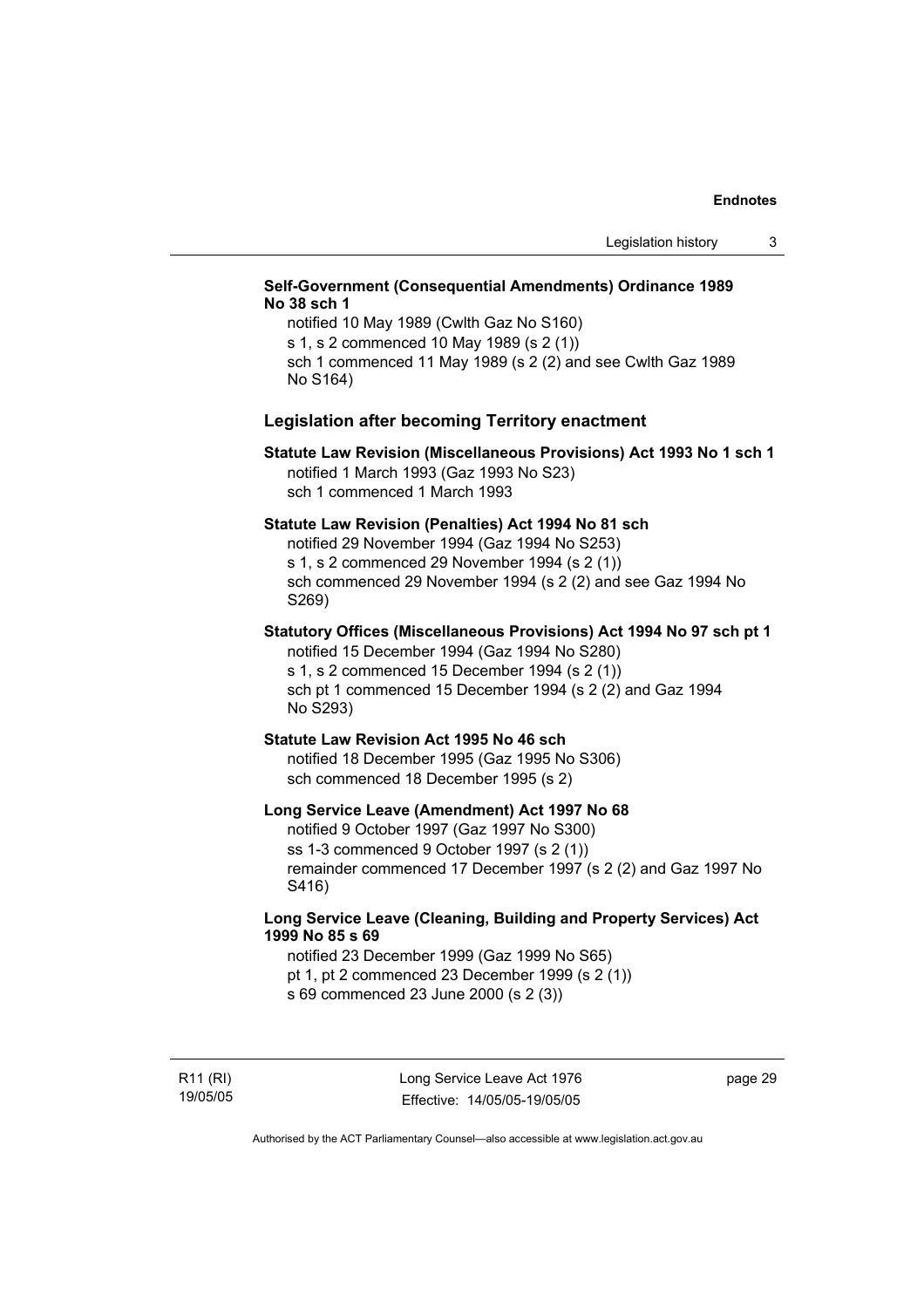|  | Amendment history |
|--|-------------------|
|--|-------------------|

| Legislation (Consequential Amendments) Act 2001 No 44 pt 229<br>notified 26 July 2001 (Gaz 2001 No 30)<br>s 1, s 2 commenced 26 July 2001 (IA s 10B)<br>pt 229 commenced 12 September 2001 (s 2 and see Gaz 2001<br>No S65)                                                                   |
|-----------------------------------------------------------------------------------------------------------------------------------------------------------------------------------------------------------------------------------------------------------------------------------------------|
| Statute Law Amendment Act 2001 (No 2) 2001 No 56 pt 3.35<br>notified 5 September 2001 (Gaz 2001 No S65)<br>amdts commenced 5 September 2001 (s 2 (1))                                                                                                                                         |
| Vocational Education and Training Act 2003 A2003-37 sch 2 pt 2.5<br>notified LR 8 September 2003<br>s 1, s 2 commenced 8 September 2003 (LA s 75 (1))<br>sch 2 pt 2.5 commenced 1 November 2003 (s 2)                                                                                         |
| Long Service Leave Legislation Amendment Act 2003 A2003-45 pt 2<br>notified LR 2 October 2003<br>s 1, s 2 commenced 2 October 2003 (LA s 75 (1))<br>pt 2 commenced 3 October 2003 (s 2)                                                                                                       |
| Criminal Code (Theft, Fraud, Bribery and Related Offences)<br>Amendment Act 2004 A2004-15 sch 2 pt 2.52<br>notified LR 26 March 2004<br>s 1, s 2 commenced 26 March 2004 (LA s 75 (1))<br>sch 2 pt 2.52 commenced 9 April 2004 (s 2 (1))                                                      |
| Long Service Leave Amendment Act 2005 A2005-22<br>notified LR 12 May 2005<br>s 1, s 2 commenced 12 May 2005 (LA s 75 (1))<br>ss 3-12, sch 1 commenced 13 May 2005 (s 2 and CN2005-5)<br>remainder awaiting commencement (s 2)<br>default commencement under LA s 79: 12 November 2005<br>Note |

## **4 Amendment history**

| Preliminary<br>pt 1 hda | ins A2005-22 s 4 |
|-------------------------|------------------|
| Name of Act<br>ร 1      | sub A2005-22 s 4 |

page 30 Long Service Leave Act 1976 Effective: 14/05/05-19/05/05

R11 (RI) 19/05/05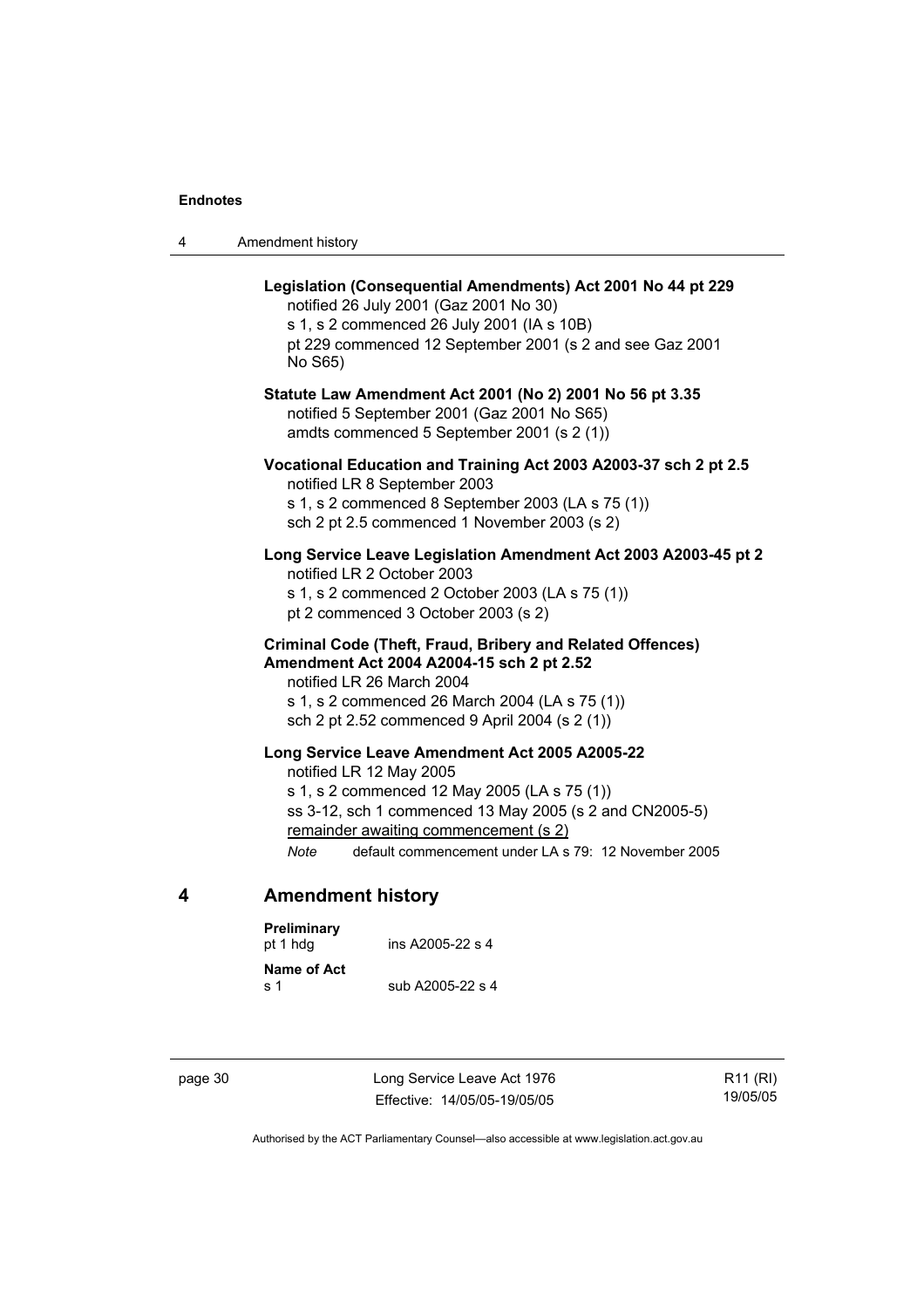```
Dictionary 
s 2 am 1981 No 24 s 2; 1987 No 73 s 4; 1997 No 68 s 4; 1999 
                  No 85 s 69; ss renum R6 LA 
                  defs reloc to dict A2005-22 s 6 
                  def approved training agreement ins 1997 No 68 s 4 
                     om A2003-37 amdt 2.10 
                  def associated company am 1982 No 38 sch 4; 1995 No 46 
                  sch; 1997 No 68 s 4 
                     om A2005-22 s 5 
                  def award holiday om A2005-22 s 5 
                  def continuous service am 1997 No 68 s 4; A2003-37 
                  amdt 2.12 
                     om A2005-22 s 5 
                  def minimum retiring age am 1987 No 73 s 4 
                     om A2005-22 s 5 
                  def training agreement ins 1997 No 68 s 4 
                     om A2003-37 amdt 2.14 
                  s 2 remainder om A2005-22 s 7 
                  pres s 2 ins A2005-22 s 7 
Notes 
s 2A ins A2005-22 s 7 
Offences against Act—application of Criminal Code etc 
s 2B ins A2005-22 amdt 1.1 
Important concepts 
pt 2 hdg ins A2005-22 s 7 
Commission recipients may be employees 
s 2C ins A2005-22 s 7 
Benefits under this Act and LSL (BCI) Act 
s 2D ins A2005-22 s<sup>7</sup>
Benefits under this Act and LSL (CCI) Act 
s 2E ins A2005-22 s 7 
Working out remuneration—employee also receives commission 
                 ins A2005-22 s 7
Periods of service 
s 2G ins A2005-22 s 7
Entitlement to long service leave 
s 3 sub 1987 No 73 s 5 
                  am 1997 No 68 s 5 
                  sub A2005-22 s 8 
Amount of long service leave 
s 4 sub 1987 No 73 s 5; A2005-22 s 8
```
R11 (RI) 19/05/05 Long Service Leave Act 1976 Effective: 14/05/05-19/05/05

page 31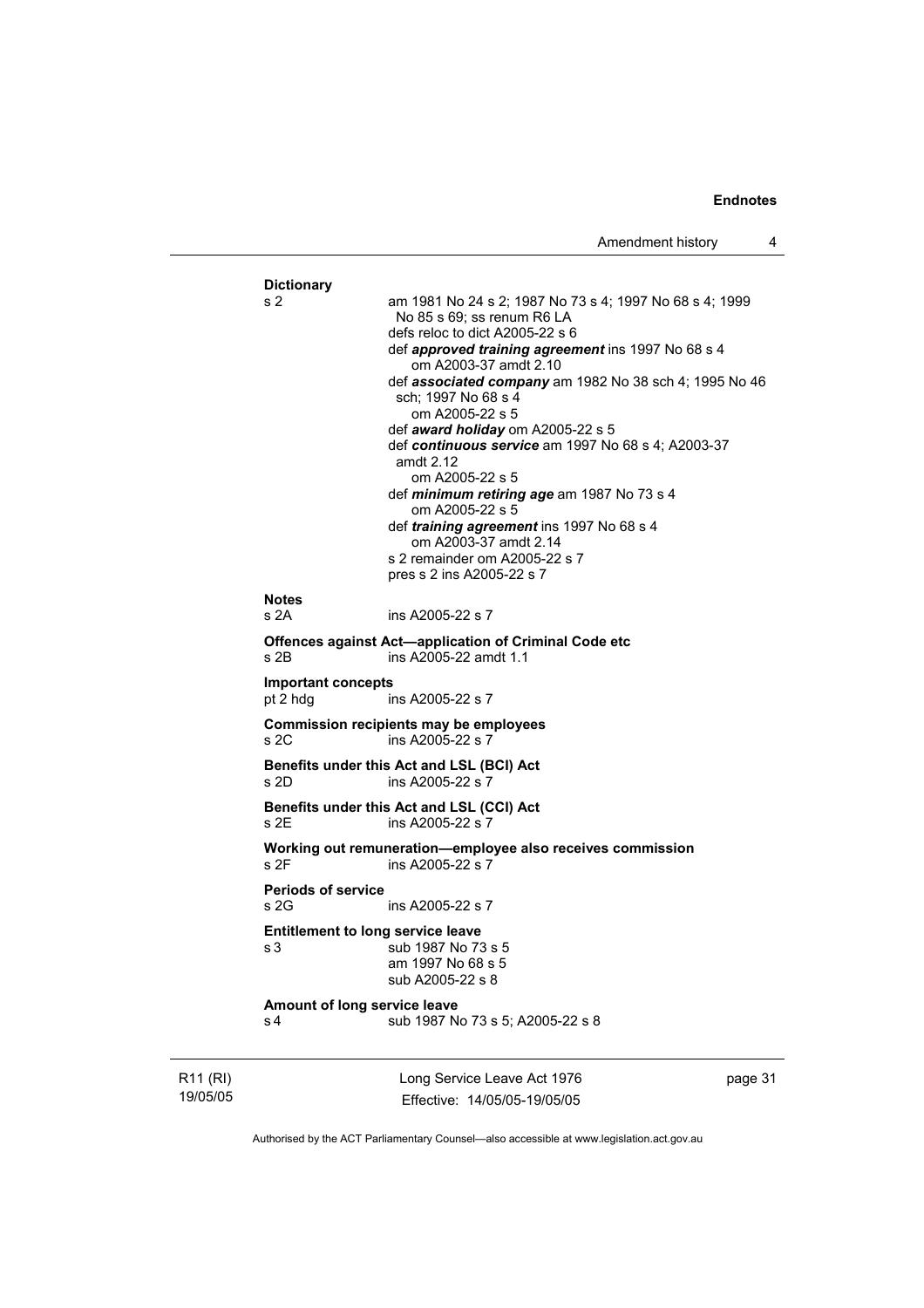4 Amendment history

| s 5                                               | Entitlement to payment in lieu of payment<br>am 1978 No 20<br>om 1987 No 73 s 5                                                                 |
|---------------------------------------------------|-------------------------------------------------------------------------------------------------------------------------------------------------|
| <b>Grant of leave</b><br>s 6                      | am 1978 No 20; 1994 No 81 sch; 1997 No 68 s 6<br>sub A2005-22 amdt 1.2                                                                          |
| <b>Payment for leave</b><br>s 7                   | am 1997 No 68 s 7                                                                                                                               |
| Manner of payment for leave<br>s 8                | am 1978 No 20; 1994 No 81 sch; 1997 No 68 s 8; ss renum<br>R6 LA; A2005-22 amdt 1.3; ss renum R10 LA (see A2005-22<br>amdt 1.4)                 |
| s 9                                               | Public holidays not to count as leave<br>sub A2003-45 s 4                                                                                       |
| s 10A                                             | Continuity of service in certain cases<br>ins 1987 No 73 s 6                                                                                    |
| Pay in lieu of long service leave<br>s 11A        | ins 1987 No 73 s 7<br>am 1997 No 68 s 9                                                                                                         |
| s 11B hdg<br>s 11B                                | Pay for ineligible service after 7 years<br>sub A2005-22 s 9<br>ins 1987 No 73 s 7<br>am 1997 No 68 s 10                                        |
| s 11C                                             | Pro rata long service leave entitlement<br>ins 1987 No 73 s 7<br>am 1997 No 68 s 11; A2003-45 s 5; A2005-22 s 10                                |
| s 11D                                             | <b>Calculation of ordinary remuneration</b><br>ins 1987 No 73 s 7<br>am 1997 No 68 s 12                                                         |
| Long service leave records<br>s 12                | am 1978 No 20; 1994 No 81 sch; 1997 No 68 s 13; pars<br>renum R6 LA<br>sub A2005-22 amdt 1.5                                                    |
| <b>Administration and enforcement</b><br>pt 3 hdg | ins A2005-22 s 11                                                                                                                               |
| Registrar of long service leave<br>s 13           | sub 1994 No 97 sch pt 1; 1997 No 68 s 13<br>am 2001 No 44 amdt 1.2680, amdt 1.2681<br>sub A2005-22 s 11<br>$(3)-(5)$ exp 13 May 2006 (s 13 (5)) |

page 32 Long Service Leave Act 1976 Effective: 14/05/05-19/05/05

R11 (RI) 19/05/05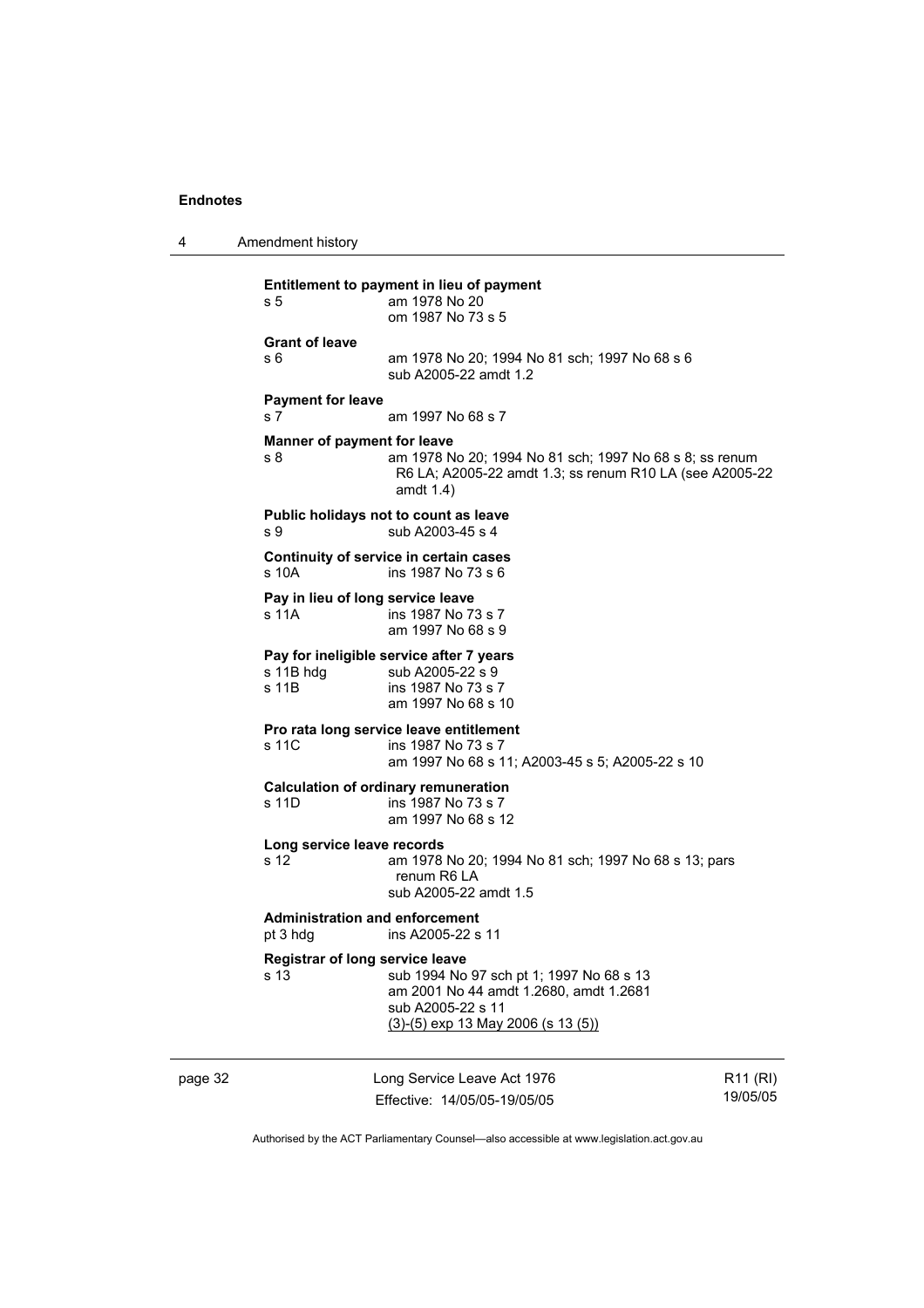|                                                    | Amendment history                                                                                                                                                        | 4 |
|----------------------------------------------------|--------------------------------------------------------------------------------------------------------------------------------------------------------------------------|---|
| <b>Appointment of authorised officers</b><br>s 13A | ins 1997 No 68 s 14<br>sub A2005-22 s 11<br><u>(2)-(4) exp 13 May 2006 (s 13A (4))</u>                                                                                   |   |
| <b>Identity cards</b><br>s 13B                     | ins 1997 No 68 s 14<br>sub A2005-22 amdt 1.6<br>$(5)-(7)$ exp 13 May 2005 (s 13B $(7)$ )                                                                                 |   |
| s 13C                                              | Powers of entry of authorised officers<br>ins 1997 No 68 s 14                                                                                                            |   |
| <b>Complaints</b><br>s 13D                         | ins 1997 No 68 s 14<br>am 2001 No 44 amdts 1.2682-1.2685                                                                                                                 |   |
| Notice to comply with Act<br>s 13E                 | ins 1997 No 68 s 14<br>sub A2005-22 amdt 1.7                                                                                                                             |   |
| Review of directions by registrar<br>s 13F         | ins 1997 No 68 s 14                                                                                                                                                      |   |
| <b>Review of decisions</b><br>s 13G                | ins 1997 No 68 s 14                                                                                                                                                      |   |
| s 13H hdg<br>s 13H                                 | Failing to comply with requirement of authorised officer<br>sub A2004-15 amdt 2.113<br>ins 1997 No 68 s 14<br>am A2004-15 amdt 2.114, amdt 2.115<br>om A2005-22 amdt 1.8 |   |
| Liability<br>s 13J                                 | ins 1997 No 68 s 14<br>am 2001 No 44 amdt 1.2686, amdt 1.2687                                                                                                            |   |
| Delegation by registrar<br>s 13K                   | ins 1997 No 68 s 14                                                                                                                                                      |   |
| <b>Miscellaneous</b><br>pt 4 hdg                   | ins A2005-22 s 12                                                                                                                                                        |   |
| <b>Offence</b><br>s 15                             | om 1978 No 20                                                                                                                                                            |   |
| <b>Application of Act</b><br>s 16                  | am A2005-22 s 13                                                                                                                                                         |   |
| <b>Approved forms</b><br>s 17                      | om 1993 No 1 sch 1<br>ins 2001 No 44 amdt 1.2688                                                                                                                         |   |
|                                                    |                                                                                                                                                                          |   |

R11 (RI) 19/05/05 Long Service Leave Act 1976 Effective: 14/05/05-19/05/05 page 33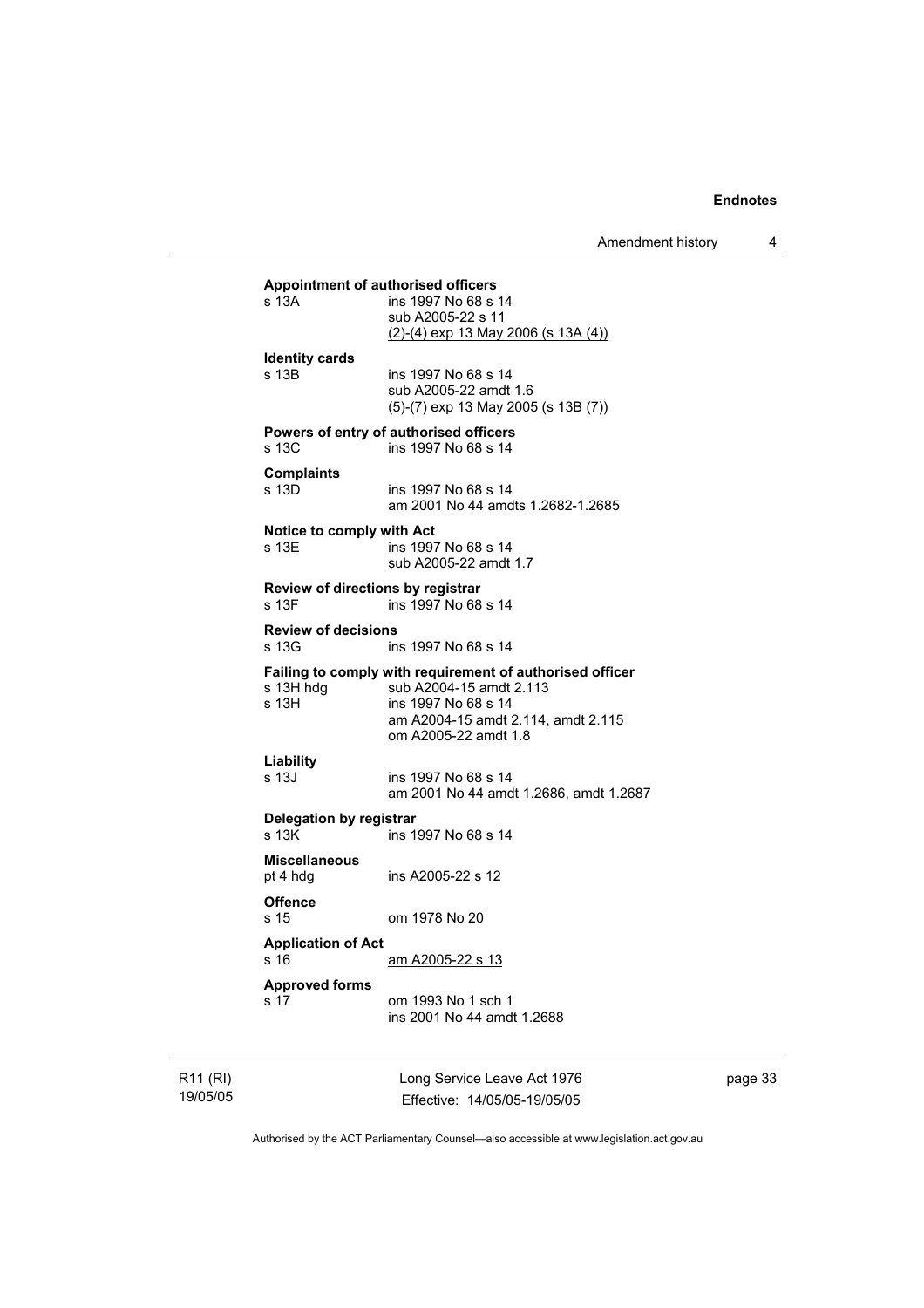4 Amendment history

| s 18<br>am 1989 No 38 sch 1<br>sub 1997 No 68 s 15; 2001 No 44 amdt 1.2688<br><b>Dictionary</b><br>dict<br>ins A2005-22 s 14<br>def <i>agreement</i> am 1997 No 68 s 4<br>reloc from s 2 A2005-22 s 6<br>reloc from s 2 A2005-22 s 6<br>def <b>associated company</b> ins A2005-22 s 14<br>def <i>authorised officer</i> ins 1997 No 68 s 4<br>reloc from s 2 A2005-22 s 6<br>def <i>award</i> am 1997 No 68 s 4<br>sub 2001 No 56 amdt 3.445<br>reloc from s 2 A2005-22 s 6<br>def <b>award holiday</b> ins A2005-22 s 14<br>def casual employee ins 1997 No 68 s 4<br>reloc from s 2 A2005-22 s 6<br>def continuous service ins A2005-22 s 14<br>def <i>determination</i> sub 1989 No 38 sch 1<br>reloc from s 2 A2005-22 s 6<br>def employee sub 1981 No 24 s 2l; 1997 No 68 s 4<br>reloc from s 2 A2005-22 s 6<br>def <i>minimum retiring age</i> ins A2005-22 s 14<br>def ordinary remuneration am 1997 No 68 s 4<br>reloc from s 2 A2005-22 s 6<br>def period of service ins A2005-22 s 14<br>def salary or wages reloc from s 2 A2005-22 s 6<br>def <i>trainee</i> ins 1997 No 68 s 4<br>am A2003-37 amdt 2.13<br>reloc from s 2 A2005-22 s 6 | <b>Regulation-making power</b> |                                                       |  |
|------------------------------------------------------------------------------------------------------------------------------------------------------------------------------------------------------------------------------------------------------------------------------------------------------------------------------------------------------------------------------------------------------------------------------------------------------------------------------------------------------------------------------------------------------------------------------------------------------------------------------------------------------------------------------------------------------------------------------------------------------------------------------------------------------------------------------------------------------------------------------------------------------------------------------------------------------------------------------------------------------------------------------------------------------------------------------------------------------------------------------------------------------|--------------------------------|-------------------------------------------------------|--|
|                                                                                                                                                                                                                                                                                                                                                                                                                                                                                                                                                                                                                                                                                                                                                                                                                                                                                                                                                                                                                                                                                                                                                      |                                |                                                       |  |
|                                                                                                                                                                                                                                                                                                                                                                                                                                                                                                                                                                                                                                                                                                                                                                                                                                                                                                                                                                                                                                                                                                                                                      |                                |                                                       |  |
|                                                                                                                                                                                                                                                                                                                                                                                                                                                                                                                                                                                                                                                                                                                                                                                                                                                                                                                                                                                                                                                                                                                                                      |                                |                                                       |  |
|                                                                                                                                                                                                                                                                                                                                                                                                                                                                                                                                                                                                                                                                                                                                                                                                                                                                                                                                                                                                                                                                                                                                                      |                                |                                                       |  |
|                                                                                                                                                                                                                                                                                                                                                                                                                                                                                                                                                                                                                                                                                                                                                                                                                                                                                                                                                                                                                                                                                                                                                      |                                |                                                       |  |
|                                                                                                                                                                                                                                                                                                                                                                                                                                                                                                                                                                                                                                                                                                                                                                                                                                                                                                                                                                                                                                                                                                                                                      |                                |                                                       |  |
|                                                                                                                                                                                                                                                                                                                                                                                                                                                                                                                                                                                                                                                                                                                                                                                                                                                                                                                                                                                                                                                                                                                                                      |                                | def approved training contract ins A2003-37 amdt 2.11 |  |
|                                                                                                                                                                                                                                                                                                                                                                                                                                                                                                                                                                                                                                                                                                                                                                                                                                                                                                                                                                                                                                                                                                                                                      |                                |                                                       |  |
|                                                                                                                                                                                                                                                                                                                                                                                                                                                                                                                                                                                                                                                                                                                                                                                                                                                                                                                                                                                                                                                                                                                                                      |                                |                                                       |  |
|                                                                                                                                                                                                                                                                                                                                                                                                                                                                                                                                                                                                                                                                                                                                                                                                                                                                                                                                                                                                                                                                                                                                                      |                                |                                                       |  |
|                                                                                                                                                                                                                                                                                                                                                                                                                                                                                                                                                                                                                                                                                                                                                                                                                                                                                                                                                                                                                                                                                                                                                      |                                |                                                       |  |
|                                                                                                                                                                                                                                                                                                                                                                                                                                                                                                                                                                                                                                                                                                                                                                                                                                                                                                                                                                                                                                                                                                                                                      |                                |                                                       |  |
|                                                                                                                                                                                                                                                                                                                                                                                                                                                                                                                                                                                                                                                                                                                                                                                                                                                                                                                                                                                                                                                                                                                                                      |                                |                                                       |  |
|                                                                                                                                                                                                                                                                                                                                                                                                                                                                                                                                                                                                                                                                                                                                                                                                                                                                                                                                                                                                                                                                                                                                                      |                                |                                                       |  |
|                                                                                                                                                                                                                                                                                                                                                                                                                                                                                                                                                                                                                                                                                                                                                                                                                                                                                                                                                                                                                                                                                                                                                      |                                |                                                       |  |
|                                                                                                                                                                                                                                                                                                                                                                                                                                                                                                                                                                                                                                                                                                                                                                                                                                                                                                                                                                                                                                                                                                                                                      |                                |                                                       |  |
|                                                                                                                                                                                                                                                                                                                                                                                                                                                                                                                                                                                                                                                                                                                                                                                                                                                                                                                                                                                                                                                                                                                                                      |                                |                                                       |  |
|                                                                                                                                                                                                                                                                                                                                                                                                                                                                                                                                                                                                                                                                                                                                                                                                                                                                                                                                                                                                                                                                                                                                                      |                                |                                                       |  |
|                                                                                                                                                                                                                                                                                                                                                                                                                                                                                                                                                                                                                                                                                                                                                                                                                                                                                                                                                                                                                                                                                                                                                      |                                |                                                       |  |
|                                                                                                                                                                                                                                                                                                                                                                                                                                                                                                                                                                                                                                                                                                                                                                                                                                                                                                                                                                                                                                                                                                                                                      |                                |                                                       |  |
|                                                                                                                                                                                                                                                                                                                                                                                                                                                                                                                                                                                                                                                                                                                                                                                                                                                                                                                                                                                                                                                                                                                                                      |                                |                                                       |  |
|                                                                                                                                                                                                                                                                                                                                                                                                                                                                                                                                                                                                                                                                                                                                                                                                                                                                                                                                                                                                                                                                                                                                                      |                                |                                                       |  |
|                                                                                                                                                                                                                                                                                                                                                                                                                                                                                                                                                                                                                                                                                                                                                                                                                                                                                                                                                                                                                                                                                                                                                      |                                |                                                       |  |
|                                                                                                                                                                                                                                                                                                                                                                                                                                                                                                                                                                                                                                                                                                                                                                                                                                                                                                                                                                                                                                                                                                                                                      |                                |                                                       |  |
|                                                                                                                                                                                                                                                                                                                                                                                                                                                                                                                                                                                                                                                                                                                                                                                                                                                                                                                                                                                                                                                                                                                                                      |                                |                                                       |  |
|                                                                                                                                                                                                                                                                                                                                                                                                                                                                                                                                                                                                                                                                                                                                                                                                                                                                                                                                                                                                                                                                                                                                                      |                                |                                                       |  |
|                                                                                                                                                                                                                                                                                                                                                                                                                                                                                                                                                                                                                                                                                                                                                                                                                                                                                                                                                                                                                                                                                                                                                      |                                |                                                       |  |
|                                                                                                                                                                                                                                                                                                                                                                                                                                                                                                                                                                                                                                                                                                                                                                                                                                                                                                                                                                                                                                                                                                                                                      |                                |                                                       |  |
|                                                                                                                                                                                                                                                                                                                                                                                                                                                                                                                                                                                                                                                                                                                                                                                                                                                                                                                                                                                                                                                                                                                                                      |                                |                                                       |  |
|                                                                                                                                                                                                                                                                                                                                                                                                                                                                                                                                                                                                                                                                                                                                                                                                                                                                                                                                                                                                                                                                                                                                                      |                                |                                                       |  |

page 34 Long Service Leave Act 1976 Effective: 14/05/05-19/05/05

R11 (RI) 19/05/05